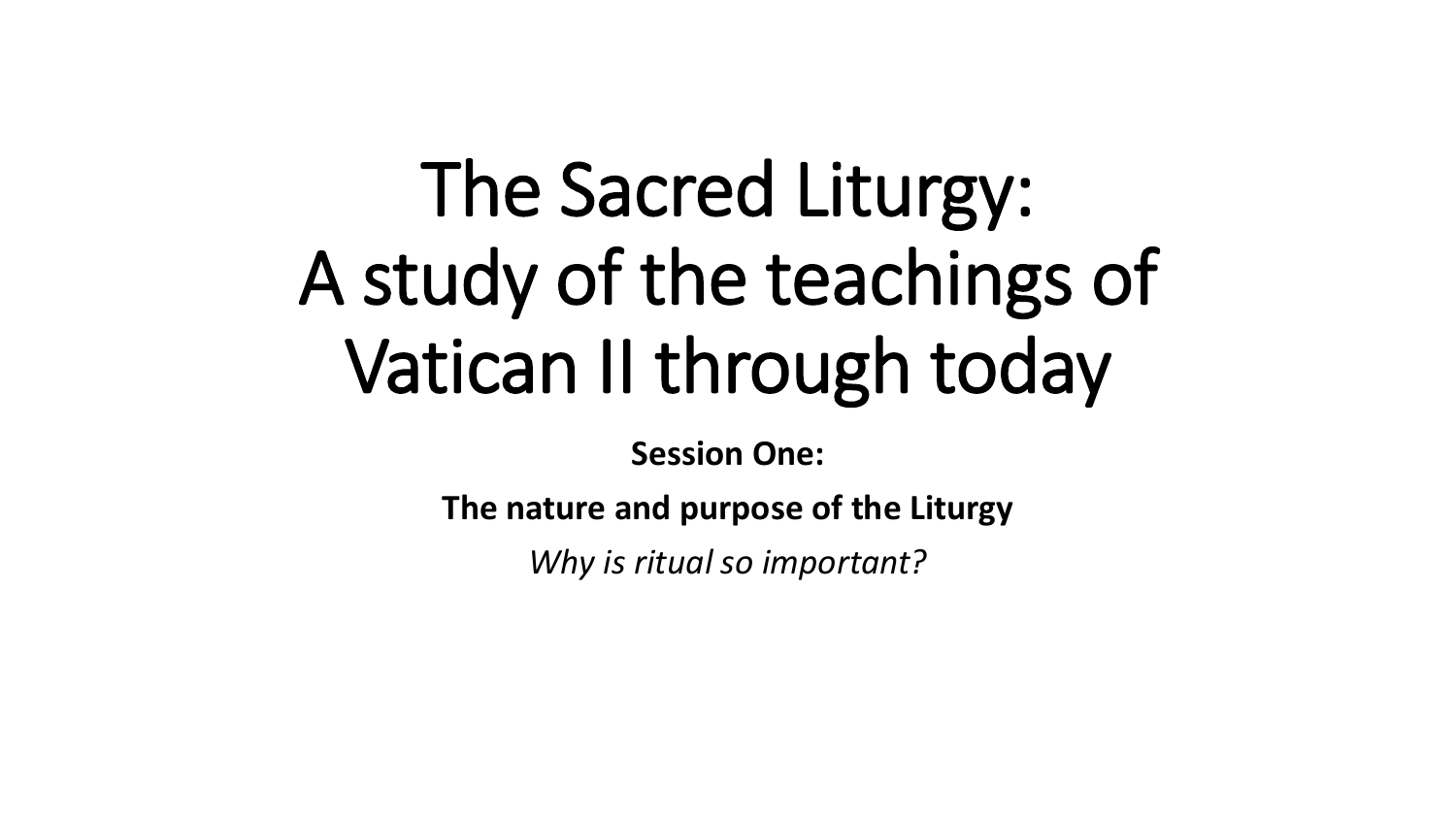# Liturgical Documents of Vatican II

- Sacrosanctum Concilium
	- The first document issued in the Second Vatican Council.
	- An Apostolic Constitution on the Liturgy promulgated by Bl. Paul VI on December 4, 1963.
- Vicesimus Quintus Annus
	- An Apostolic Letter promulgated by St. John Paul II on December 4, 1988, to mark the 25<sup>th</sup> anniversary of Sacrosanctum Concilium.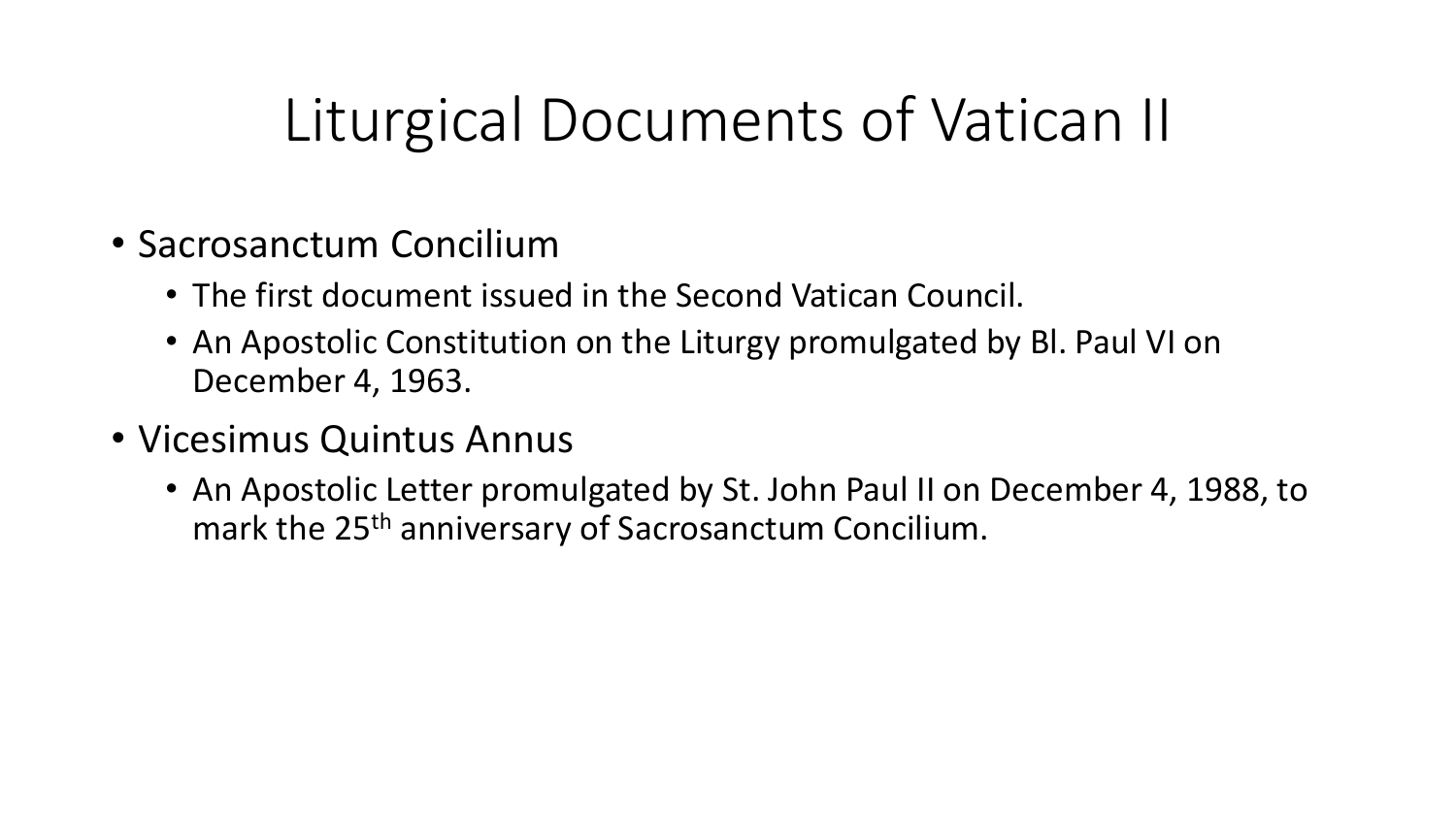#### Goal of Vatican II

- The Second Vatican Council had several goals in mind:
	- to impart an ever increasing vigor to the Christian life of the faithful;
	- to adapt more suitably to the needs of our own times those institutions which are subject to change;
	- to foster whatever can promote union among all who believe in Christ;
	- to strengthen whatever can help to call the whole of mankind into the household of the Church.
- For these reasons, the council sought to reform and promote the Liturgy (SC, 1).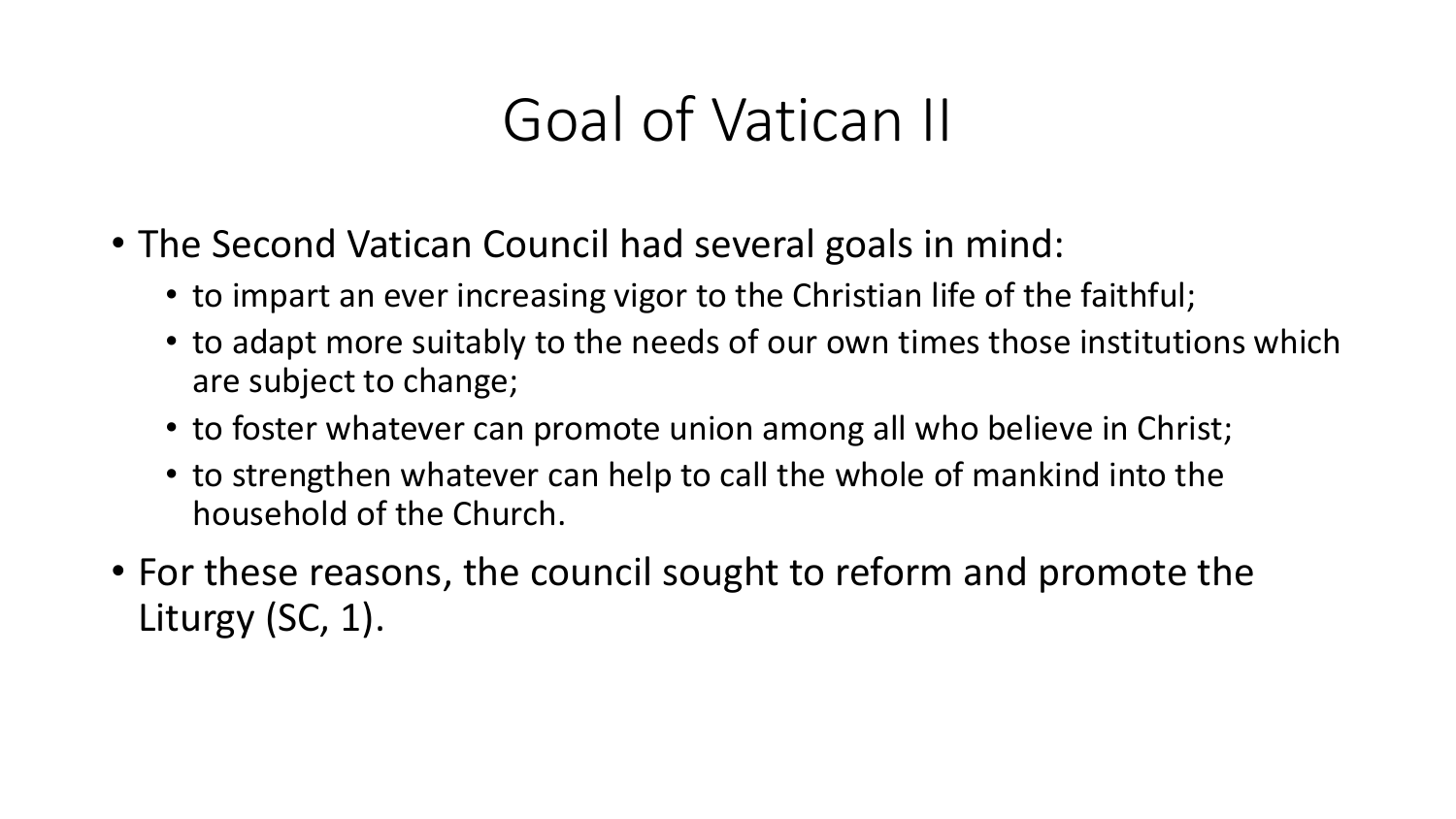# What is the Liturgy? Divine worship

- The word, liturgy, means a "public work on behalf of the people."
- In the Christian tradition, it refers to our participation in the work of God (CCC, 1069).
- Liturgy is a celebration of divine worship, strengthened by the proclamation of the Gospel. The liturgy motivates us to active charity (CCC, 1070).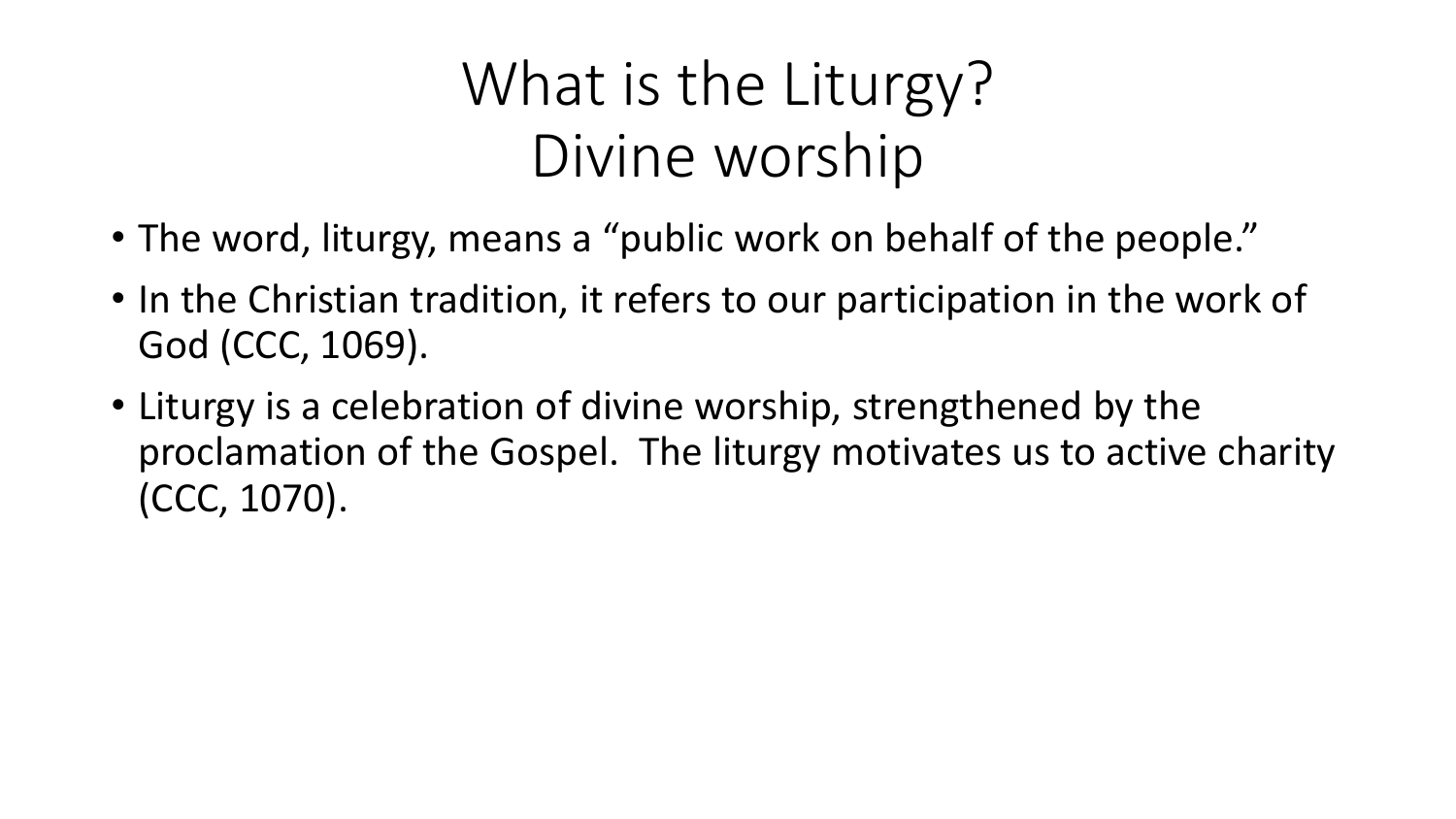# What is the Liturgy? A participation in Christ

- The liturgy is a participation in the prayer of Christ, addressed to the Father and in the Holy Spirit (CCC, 1073).
- The liturgy is the exercise of the priestly office of Jesus Christ (SC, 7).
- In the liturgy the whole public worship is performed by the Mystical Body of Jesus Christ, that is, by the Head and His members (SC, 7).
- Through the liturgy, the work of our redemption is accomplished, especially in the divine sacrifice of the Eucharist (SC, 2).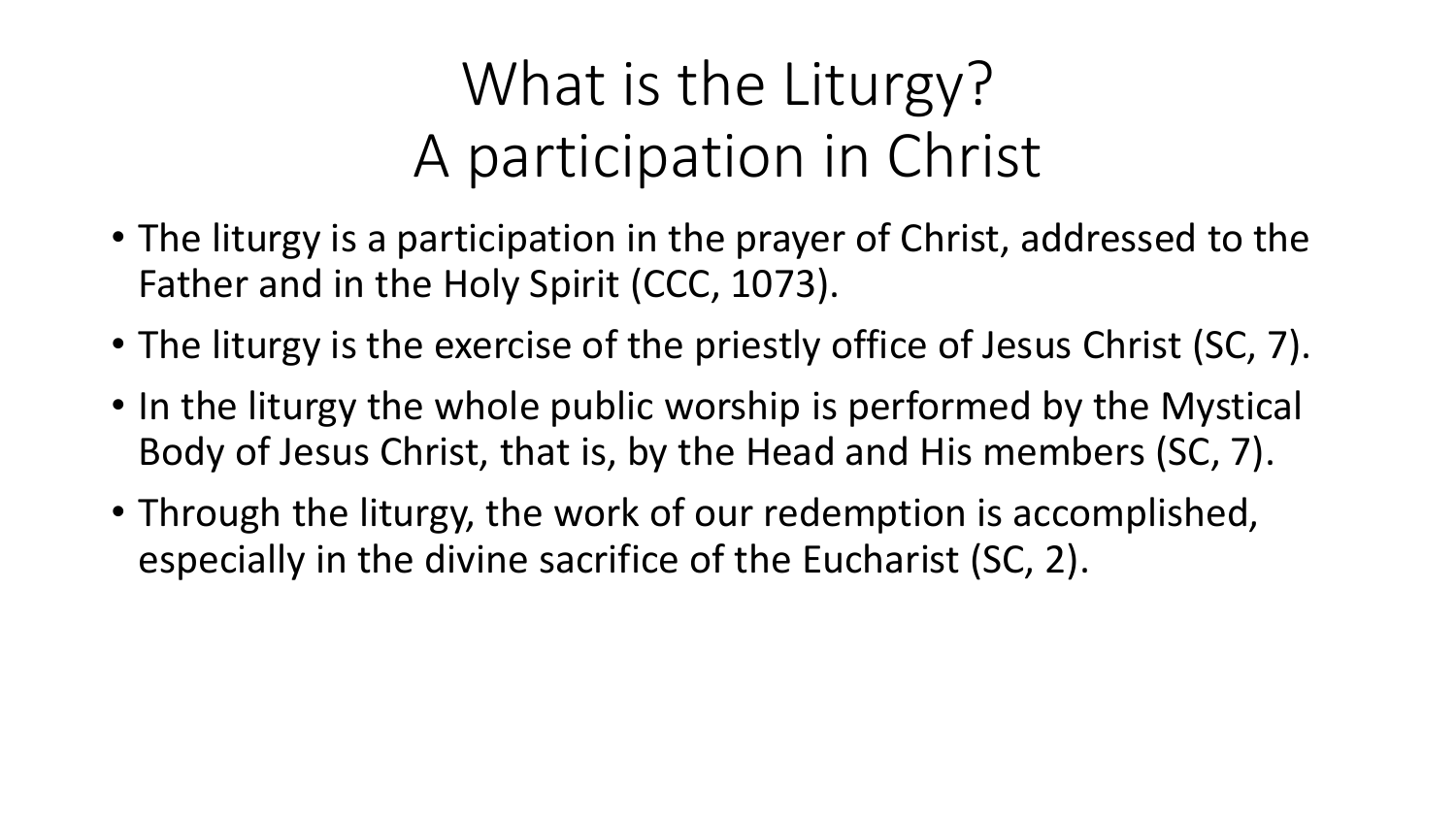# What is the Liturgy? An action of the Church

- Recall that a sacrament is an outward sign, instituted by Christ, and entrusted to the Church, to give grace (CCC, 1131).
- The liturgy is an action of Christ's Church that manifests the Church as the visible sign of communion between God and men (CCC, 1071). It is an expression both of the mystery of Christ and the real nature of the true Church (SC, 2).
- In the liturgy the sanctification of mankind is signified by signs perceptible to the senses, and is effected in a way which corresponds with each of these signs (SC, 7).
- The liturgy is the summit to which the activity of the Church is directed and the source from which all her power flows (SC, 10).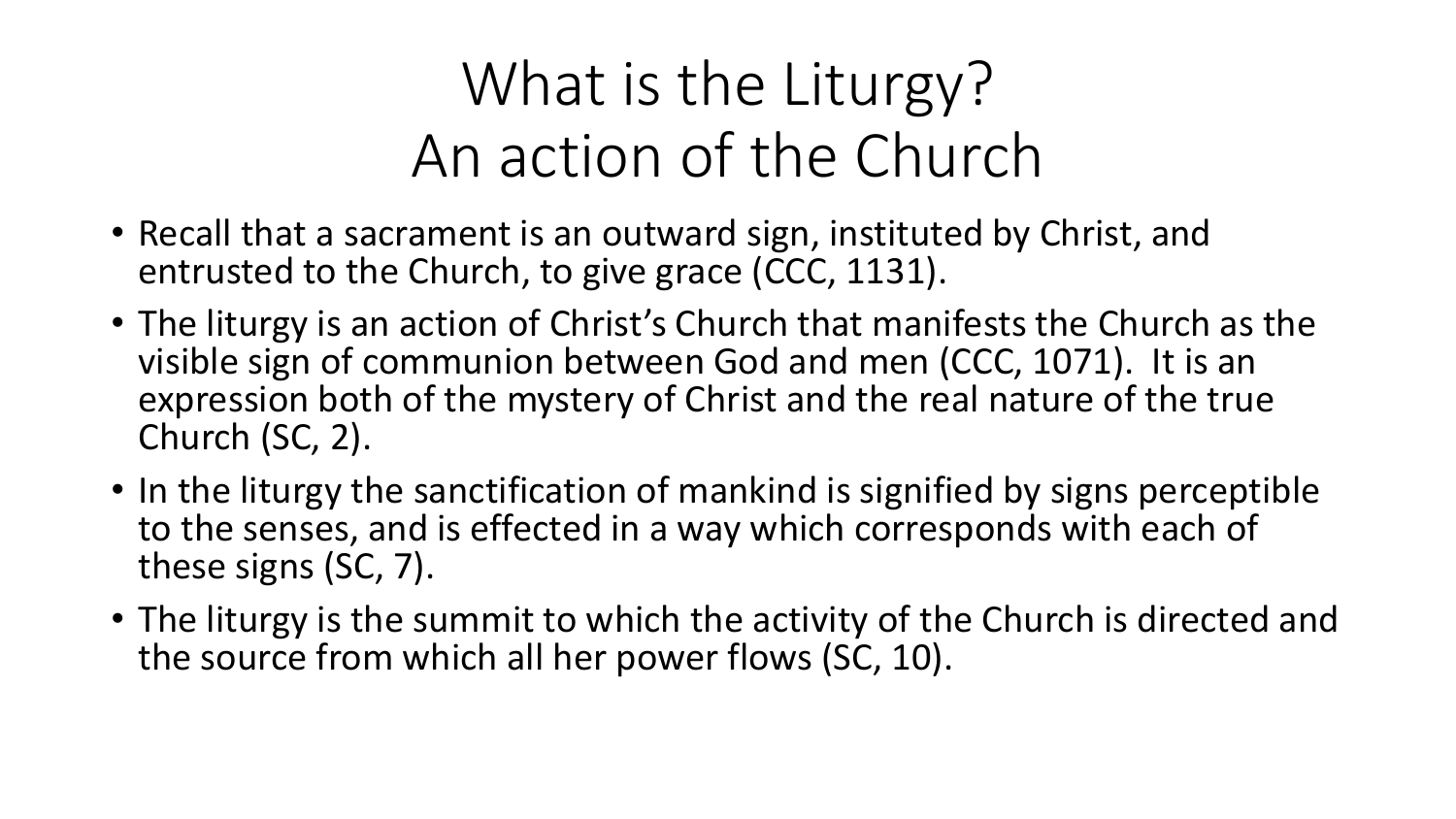# What is the Liturgy?

An action of both Christ and his Church

- Christ acts in the liturgy in an unseen but real manner by the power of the Spirit.
- The liturgy is a celebration of the Church and has great pastoral value (VQA, 10).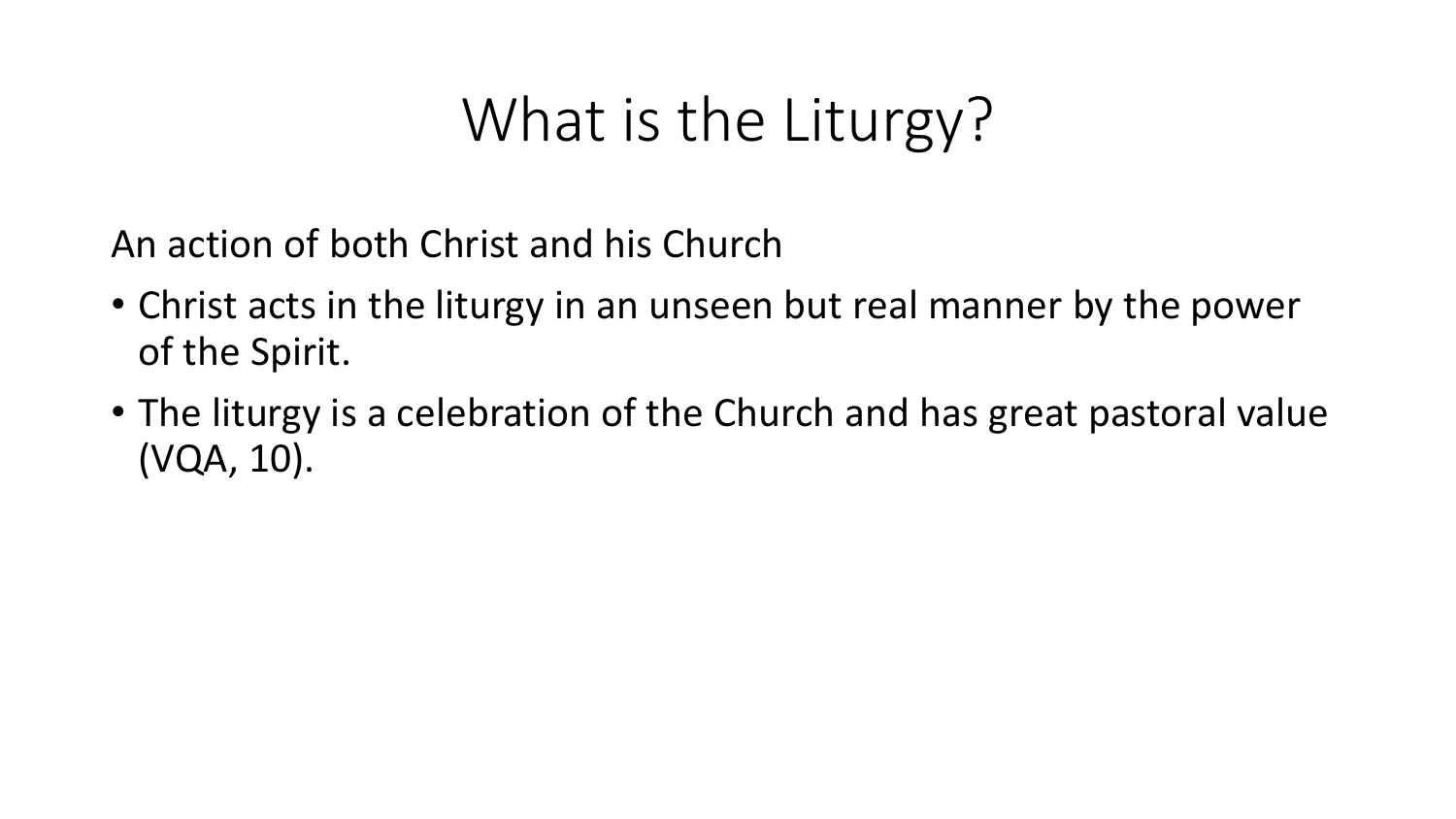# The characteristics of the Church

The Church is:

- both human and divine
	- But the human is directed and subordinated to the divine,
- visible and yet invisibly equipped
	- the visible is directed to the invisible,
- eager to act and yet intent on contemplation
	- action is directed to contemplation,
- present in this world and yet not at home in it.
	- and this present world must be subordinated to that city yet to come, which we seek (SC, 2).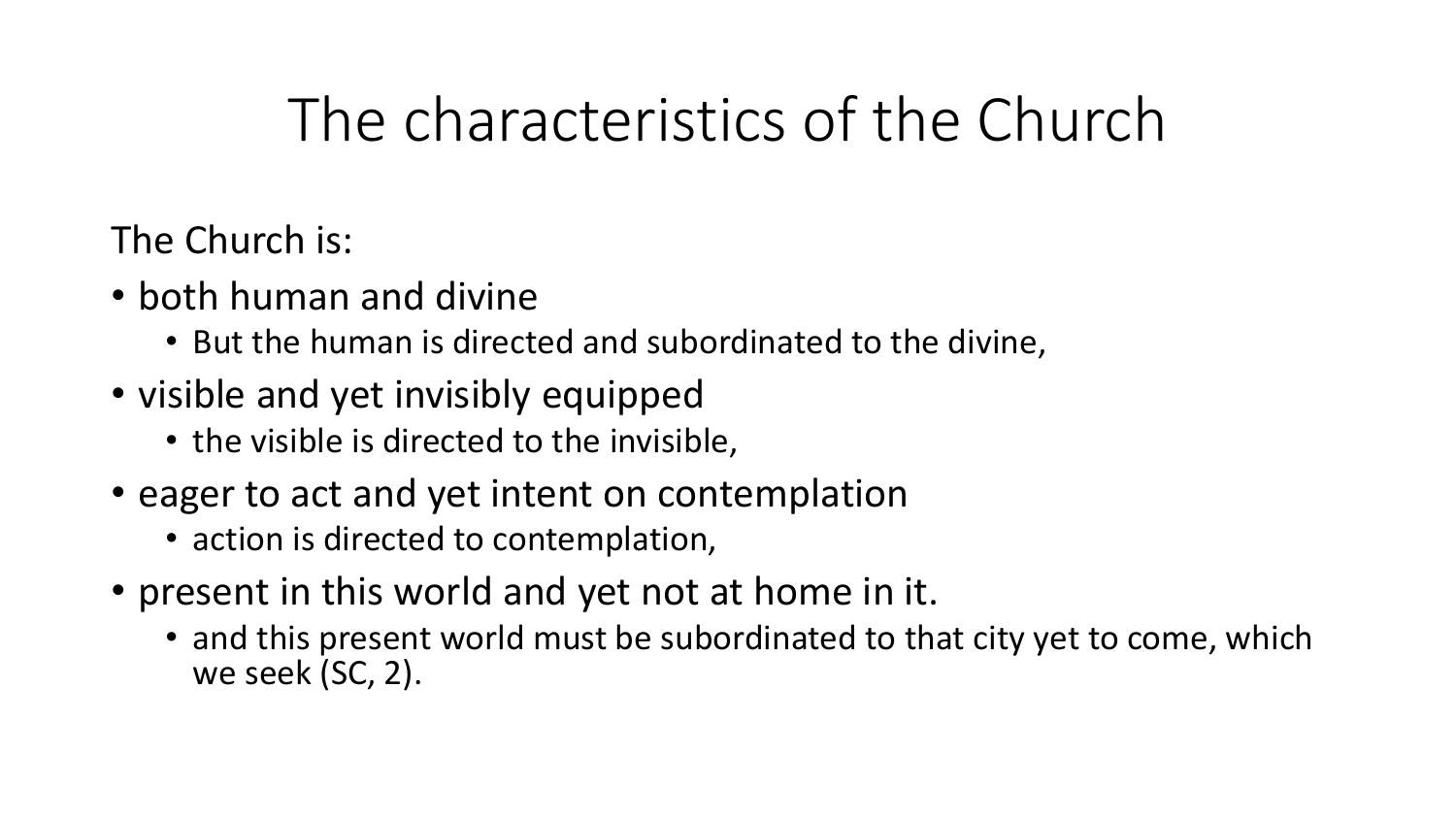#### The characteristics of the Church

In the liturgy, the Church is:

- Built up as a holy temple of the Lord,
- Built up as a dwelling place for God in the Spirit,
- Brought to the mature measure of the fullness of Christ.
- Strengthened marvelously in the power to preach Christ.
- Lifted up as a sign to the nations by which the scattered children of God may be gathered together as one sheepfold under one shepherd (SC, 2).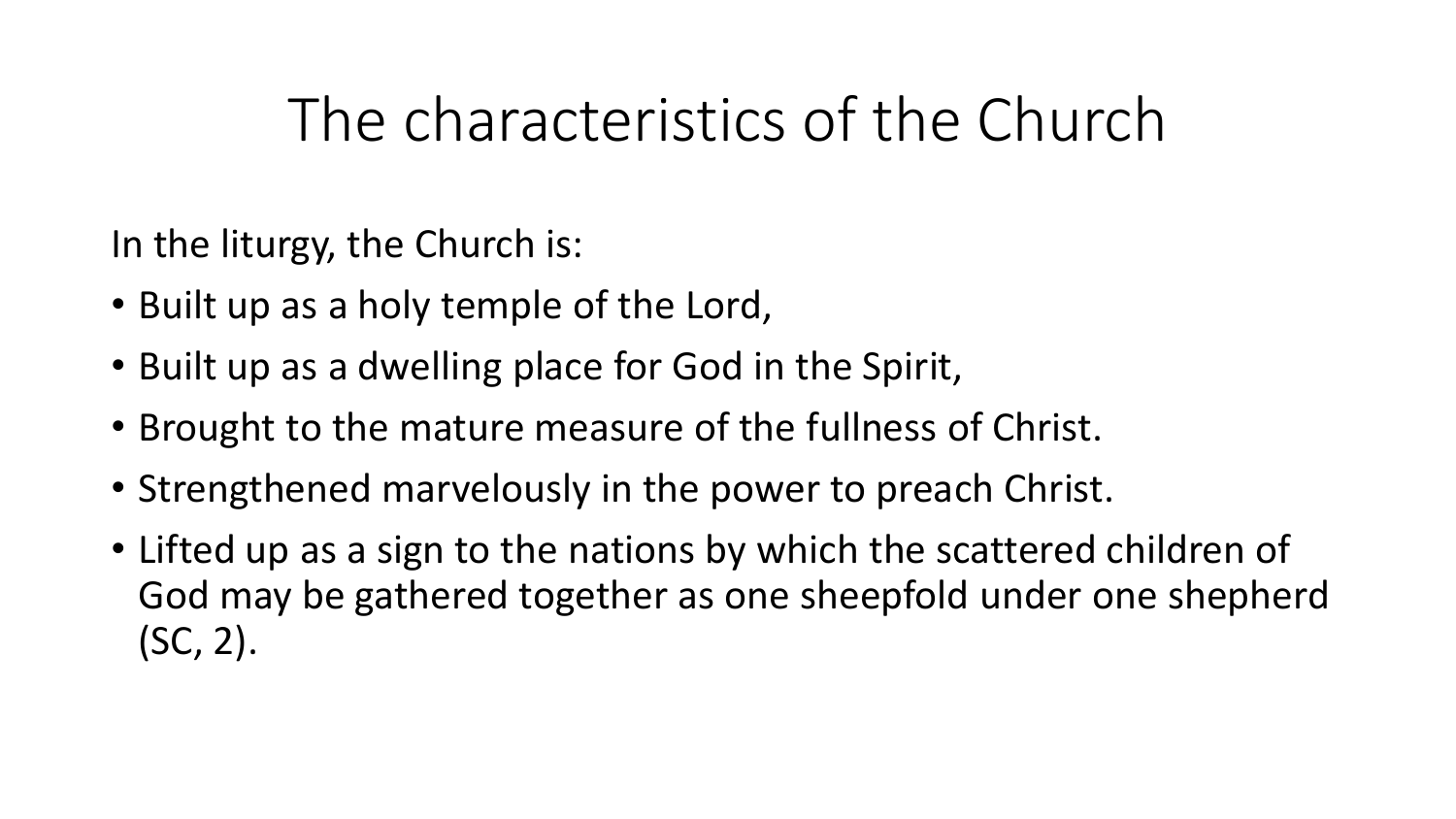# Characteristics of the Liturgy

In 1998, St. John Paul II addressed the U.S. Bishops in Rome for their Ad Limina visit:

- Reflecting on the liturgy, we must move beyond misunderstandings and enter more deeply into the contemplative dimension of worship with a sense of awe, reverence, and adoration.
- We recognize that the liturgy is distinctive because it is:
- 1. both local and universal,
- 2. time-bound and eternal,
- 3. horizontal and vertical,
- 4. subjective and objective (1998 Ad Limina, 2).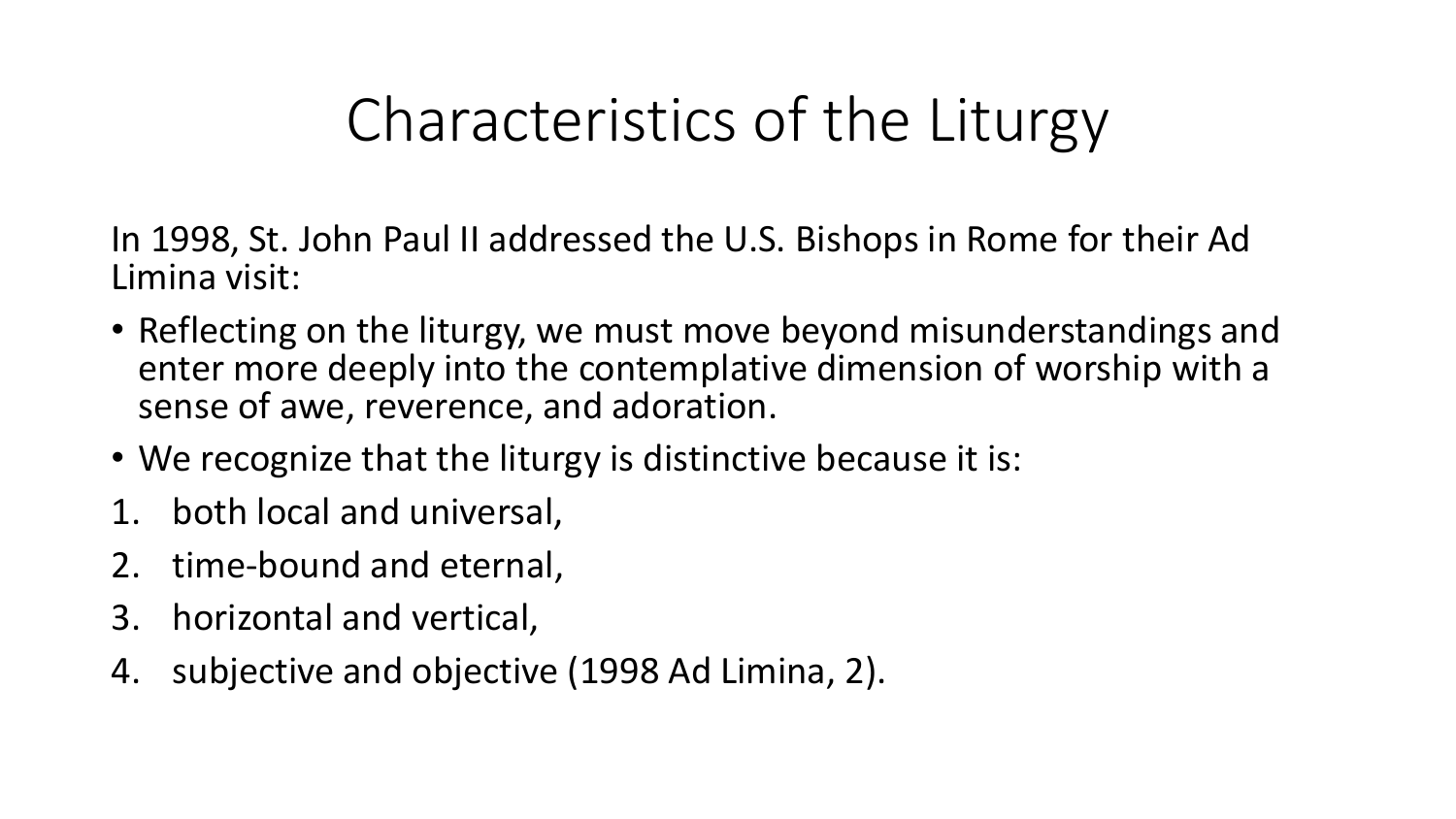# Characteristics of the Liturgy

In 1998, St. John Paul II addressed the U.S. Bishops in Rome for their Ad Limina visit:

- 1. The *universal* Church is united in the one great act of praise; but it is always the worship of a *particular community* in a particular culture.
- 2. It is the *eternal* worship of Heaven, but it is also steeped *in time*.
- 3. It gathers and builds a *human community*, but it is also the worship of the *divine majesty*.
- 4. It is *subjective* in that it depends radically upon what the worshippers bring to it; but it is *objective* in that it transcends them as the priestly act of Christ himself, to which he associates us but which ultimately does not depend upon us.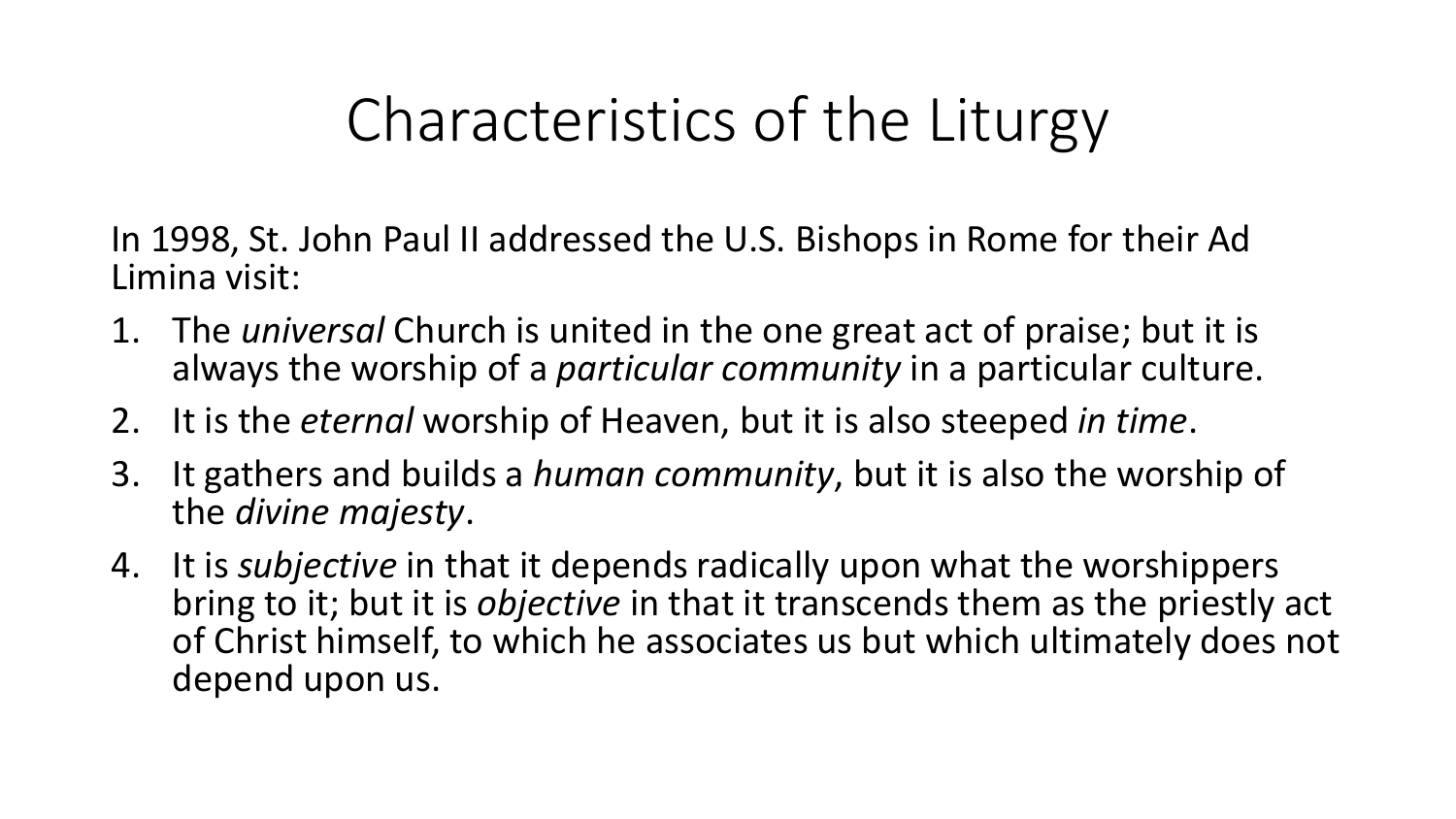### Characteristics of the Eucharistic Liturgy

Redemptionis Sacramentum

- An instruction issued by the Congregation for Divine Worship and the Discipline of the Sacraments on March 25, 2004, regarding certain matters to be observed or to be avoided regarding the Most Holy Eucharist
- The Eucharistic Liturgy is not only a meal, but also and pre-eminently a Sacrifice.
- It is an error to strip the Eucharist of its sacrificial meaning, lest its significance be understood to be simply that of a fraternal banquet (RS, 38).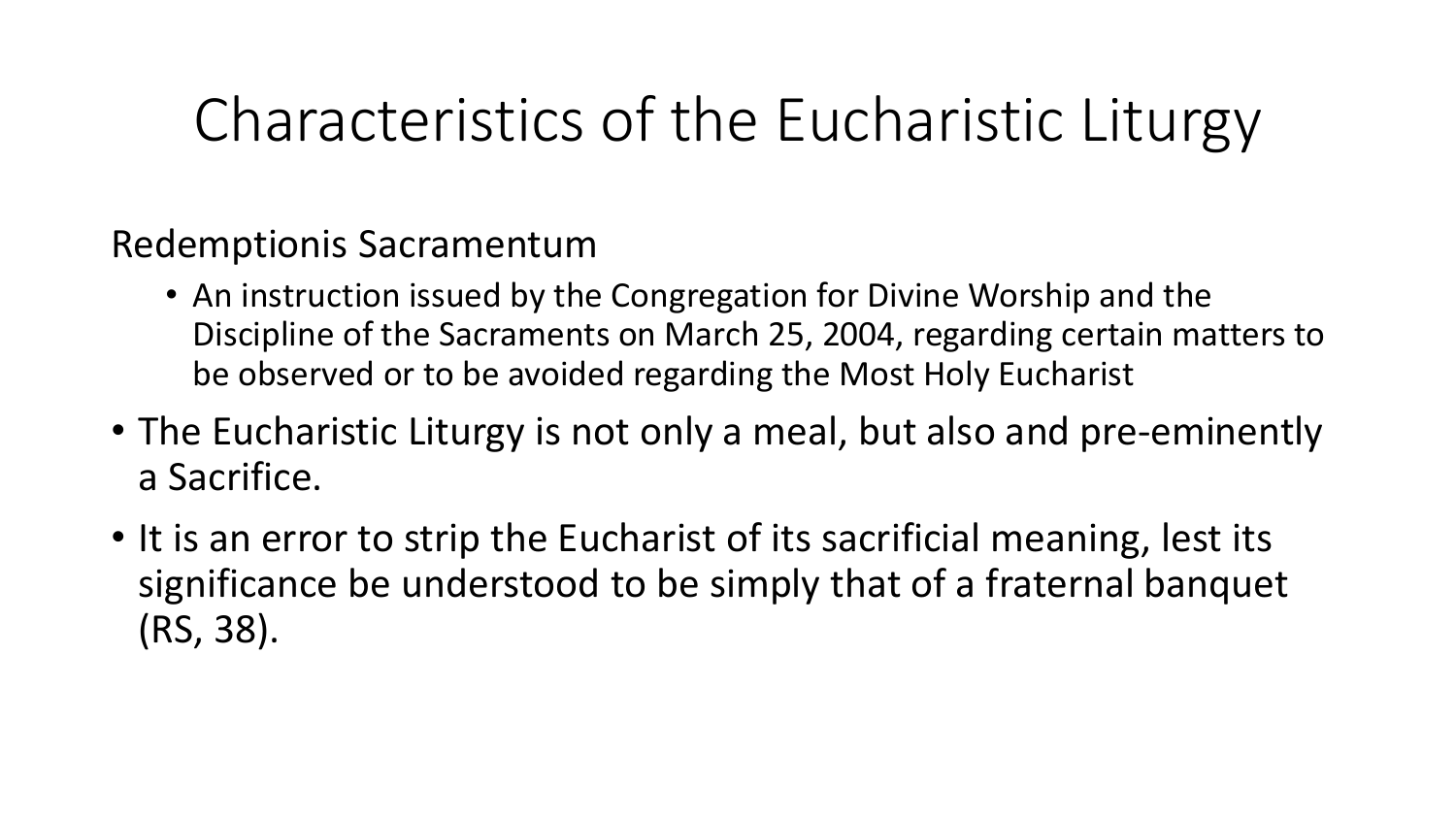# The foundation of the Liturgy

- God spoke in many and varied ways in the Old Testament.
- The rituals of the Old Testament were a prelude to the work that Christ would accomplish in the New Testament.
- In the fullness of time, Christ came to preach the Gospel and to carry out the work of our redemption through the Paschal mystery.
- From the side of Christ, came forth the wondrous sacrament of the whole Church (SC, 5).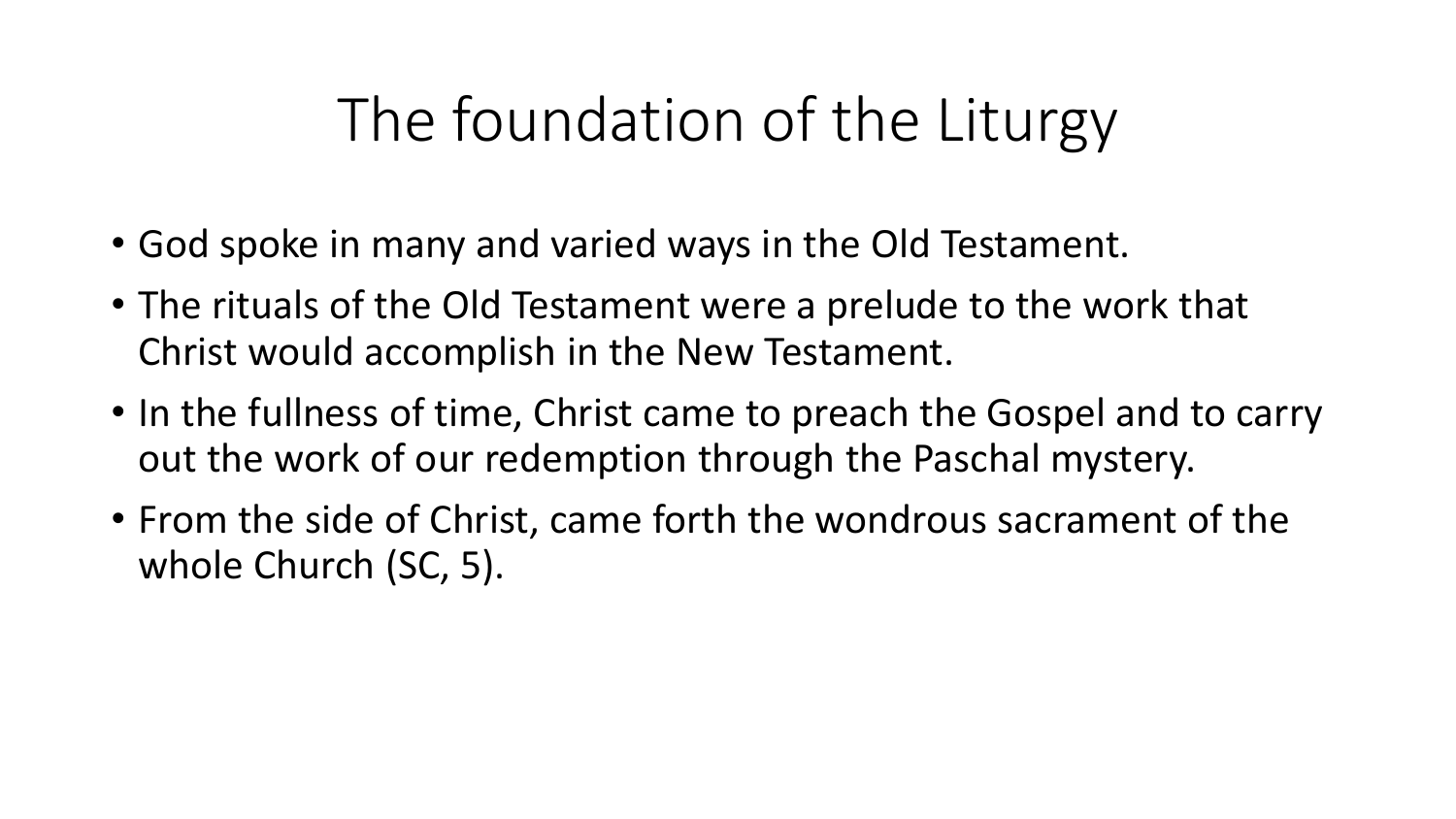# The foundation of the Liturgy

- The New Testament Liturgy is understood through the Old Testament ritual of the Passover with its elements (Ex 12):
	- The year-old male lamb without blemish
	- The blood of the lamb applied to the doorposts and lintel
	- The meal consumed with unleavened bread
	- The protection from the angel of death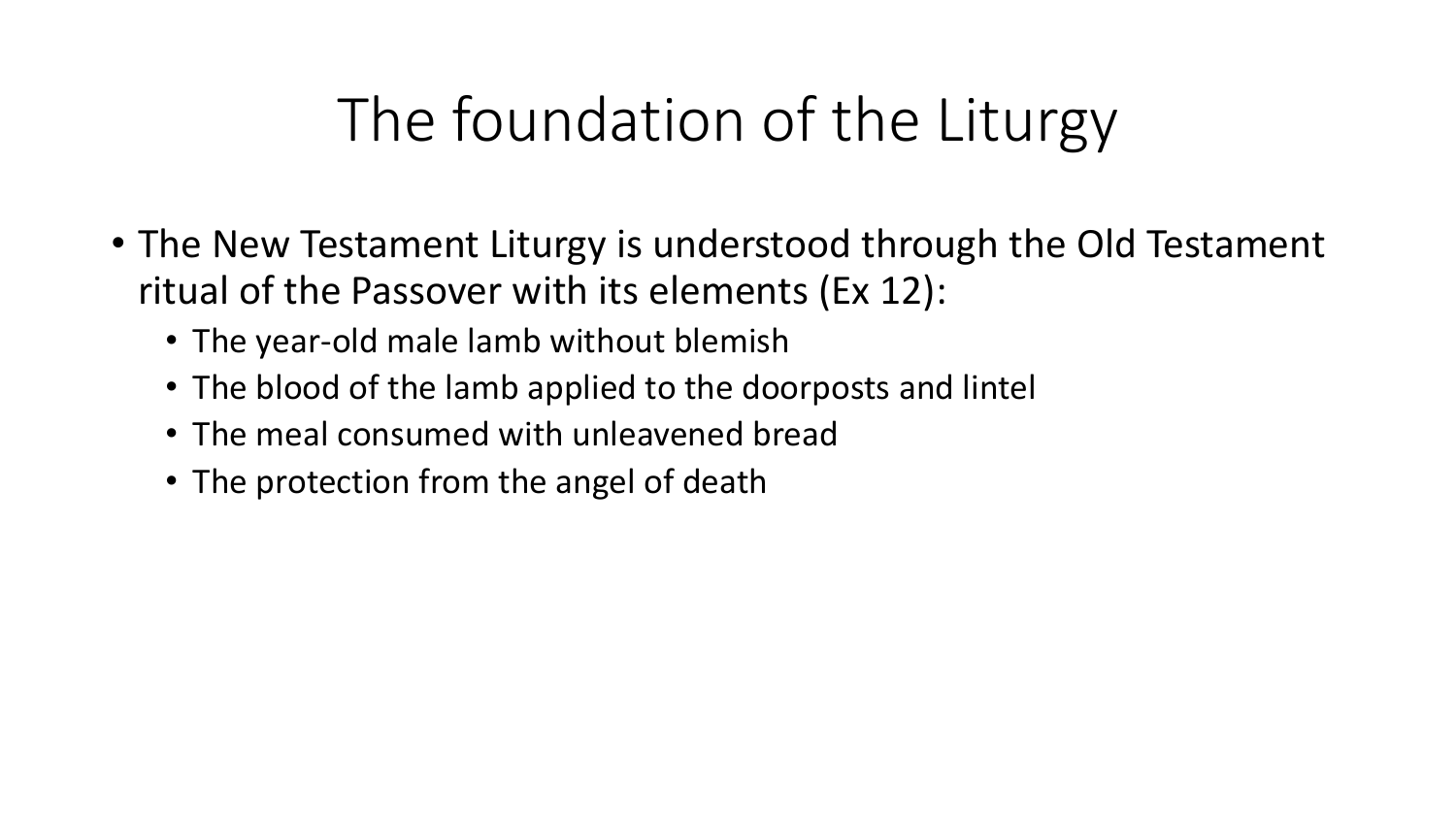# The foundation of the Liturgy

- The New Testament Liturgy is also understood in the visit to Mount Sinai (Ex 24 and following):
	- After consecrating the people, Moses went up the mountain with Aaron and the elders of Israel who beheld God.
	- After Moses spent 40 days and 40 nights on the mountain, he descended and gave instructions for the building of the Ark and the tent or temple (Ex 25-31).
- The Letter to the Hebrews describes the temple as a copy of the heavenly temple:
	- "They worship in a copy and shadow of the heavenly sanctuary, as Moses was warned when he was about to erect the tabernacle. For he says, 'See that you make everything according to the pattern shown you on the mountain'" (Heb 8:5).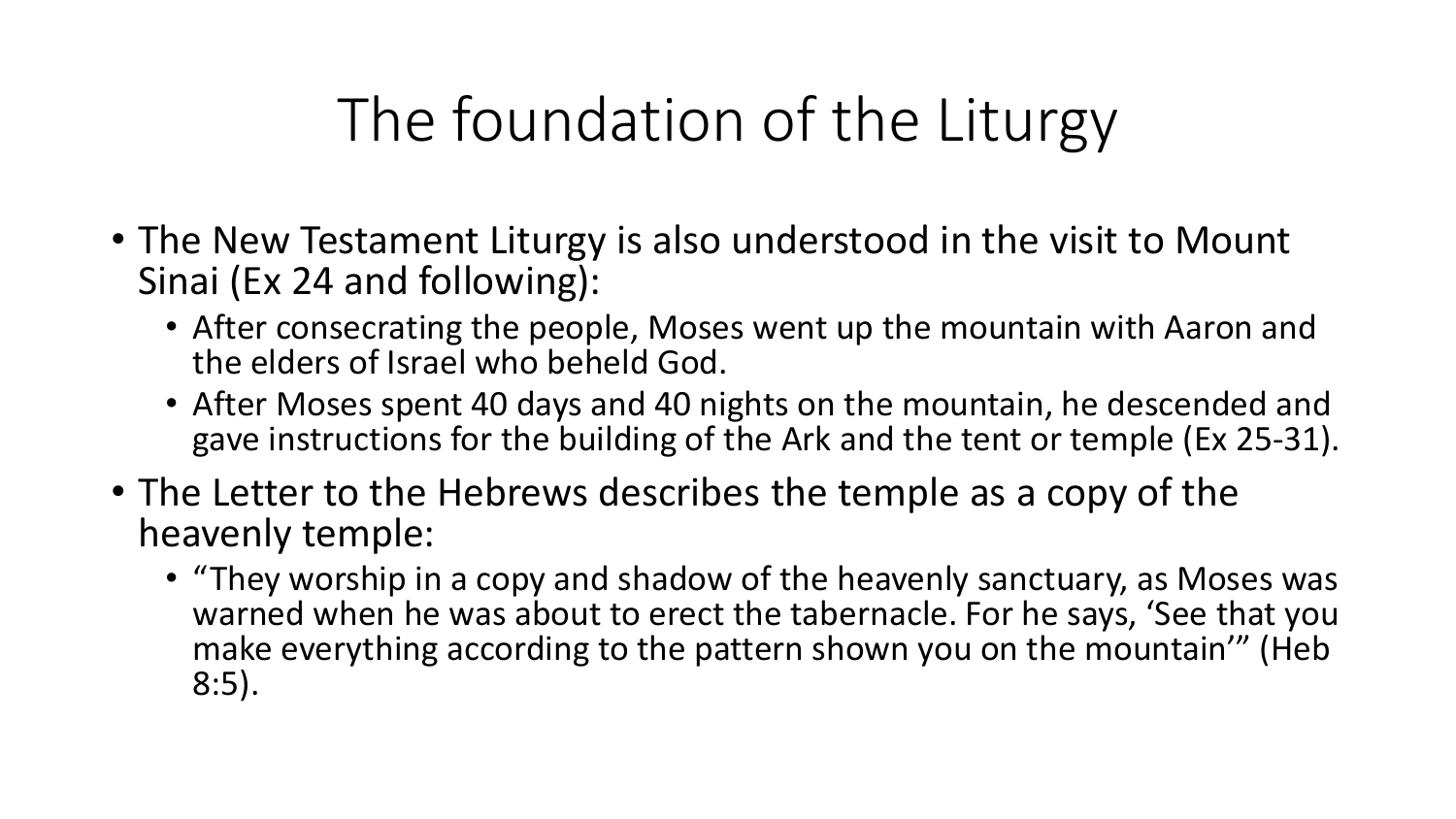# The purpose of the Liturgy

The earthly liturgy is a foretaste of the heavenly liturgy.

- The liturgy reminds us that we journey as pilgrims to the new and eternal Jerusalem.
- We join with the angels as we sing a hymn to the Lord's glory with all the warriors of the heavenly army.
- We venerate the memory of the saints as we hope for some part and fellowship with them.
- We eagerly await our Savior who is to come again (SC, 8).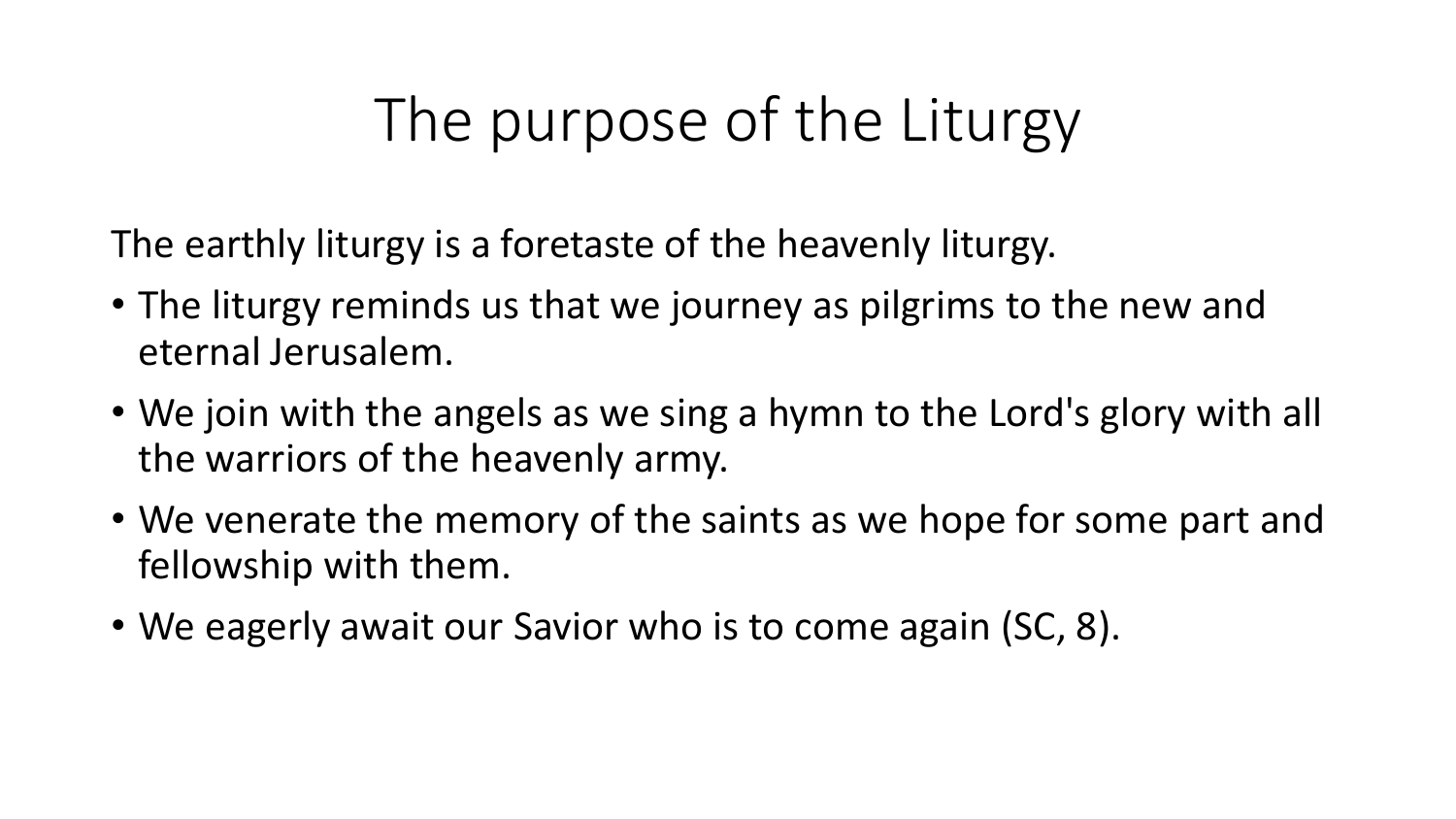- Christ sent the apostles, filled with the Holy Spirit, to proclaim Jesus Christ, and to carry out the work of salvation through the entire liturgical life of the Church (SC, 6).
- Christ continues to be present to the Church in every liturgical action (SC, 7):
	- 1. in the Church assembled at prayer;
	- 2. in the person of the ordained celebrant;
	- 3. in the word proclaimed;
	- 4. in the sacraments, especially the Eucharistic Species.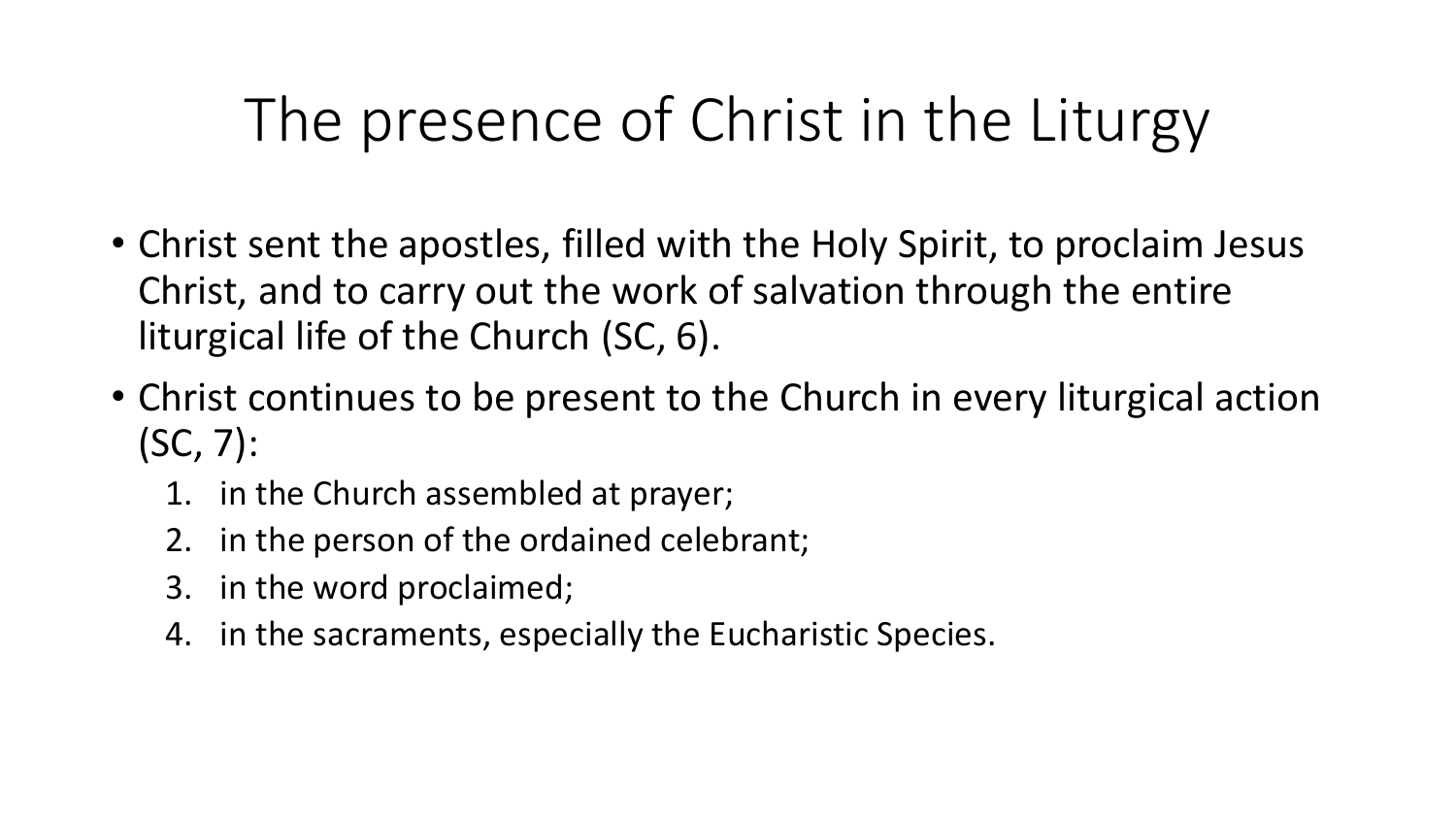Christ present in the liturgy (VQA, 7):

- 1. Christ is present in the Church assembled at prayer in his name. The members of the body of Christ are united in praise of God.
- 2. Christ is present and acts in the person of the ordained minister who celebrates. In virtue of ordination, he acts "in persona Christi."
- 3. Christ is present in his word as proclaimed in the assembly and commented upon in the homily. The word must be received with faith and assimilated in prayer.
- 4. Christ is present and acts by the power of the Holy Spirit in the sacraments and, in a preeminent way, in the Sacrifice of the Mass under the Eucharistic Species. Christ is present when the Eucharist is reserved in the tabernacle.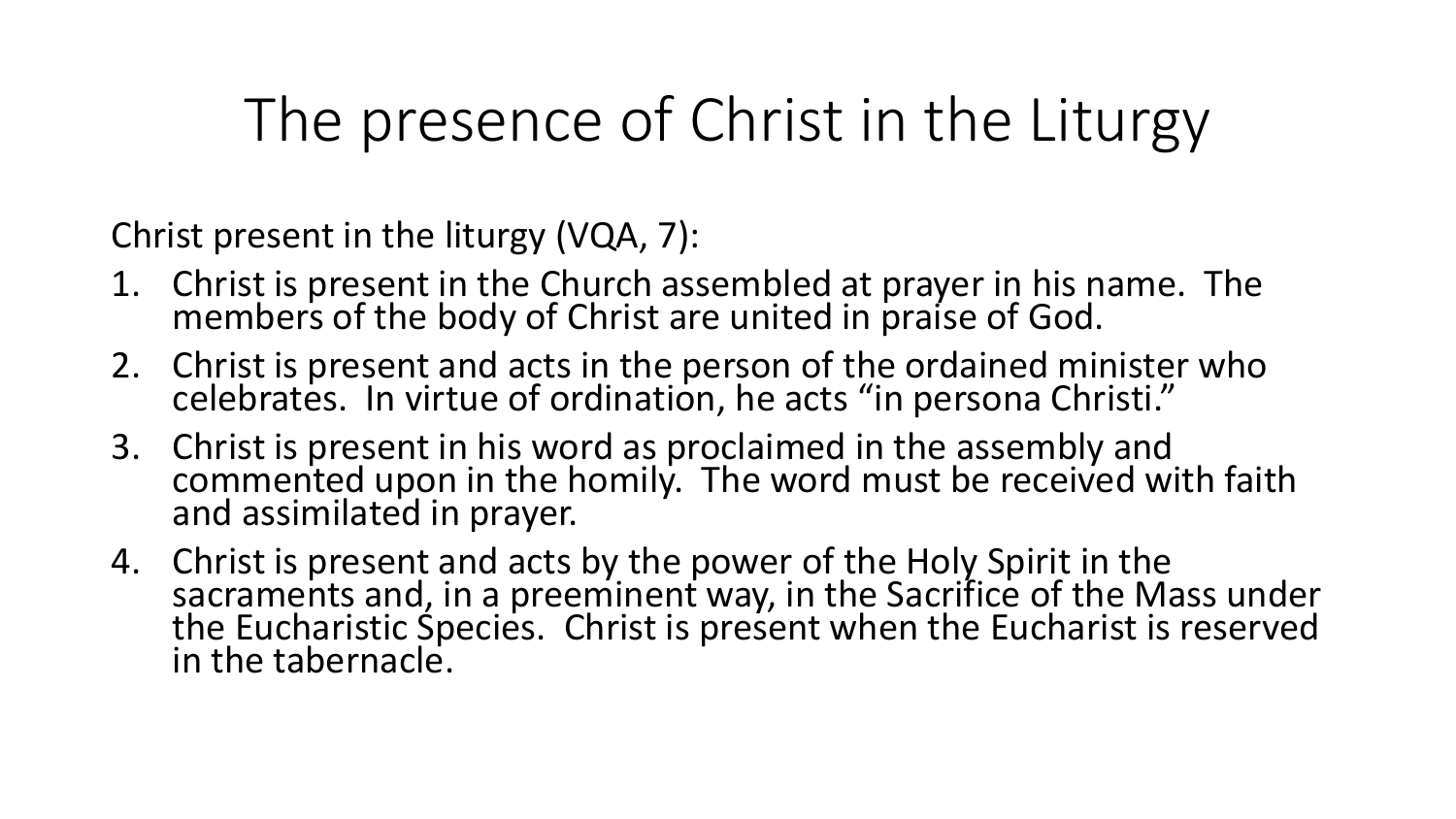Christ present in the liturgy:

- The ordained minister and the assembled faithful are united as members of the body of Christ. The ordained minister stands in the place of Christ the head, always united to his members.
- The faithful are taught by the word of God and fed by the Eucharist. The Eucharist stands apart in an excellent way as the source and summit of the Christian life.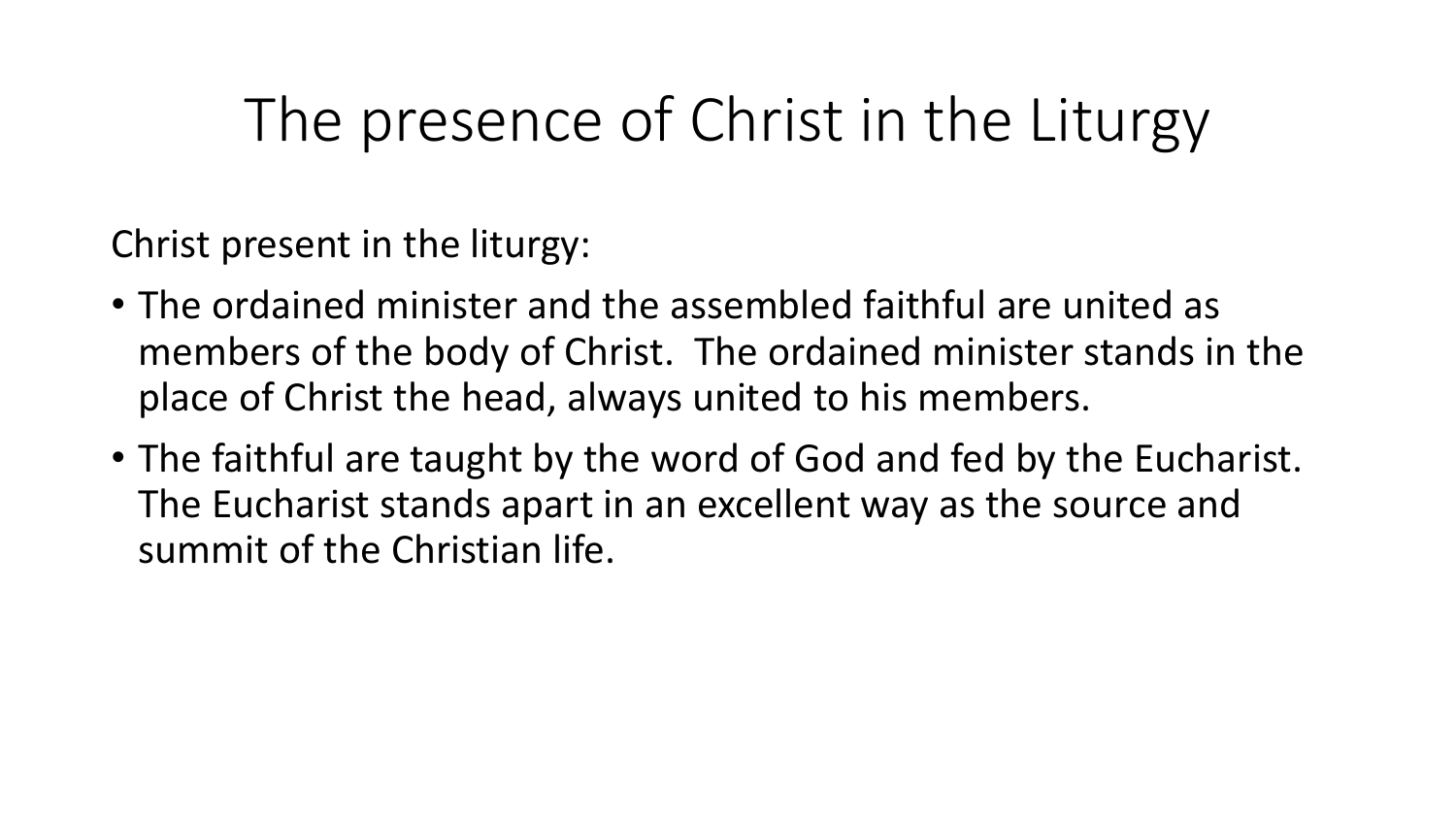In 1978, the National Conference of Catholic Bishops' Committee on the Liturgy issued a document: Environment and Art in Catholic Worship.

- This document seems to contradict what has been said above:
	- "Among the symbols with which liturgy deals, none is more important than [the] assembly of believers" (EACW, 28). "The most powerful experience of the sacred is found in the celebration and the persons celebrating, that is, it is found in the action of the assembly" (EACW, 29).
- This document mentions, but without the same emphasis, the celebrant, the word, and the Eucharist.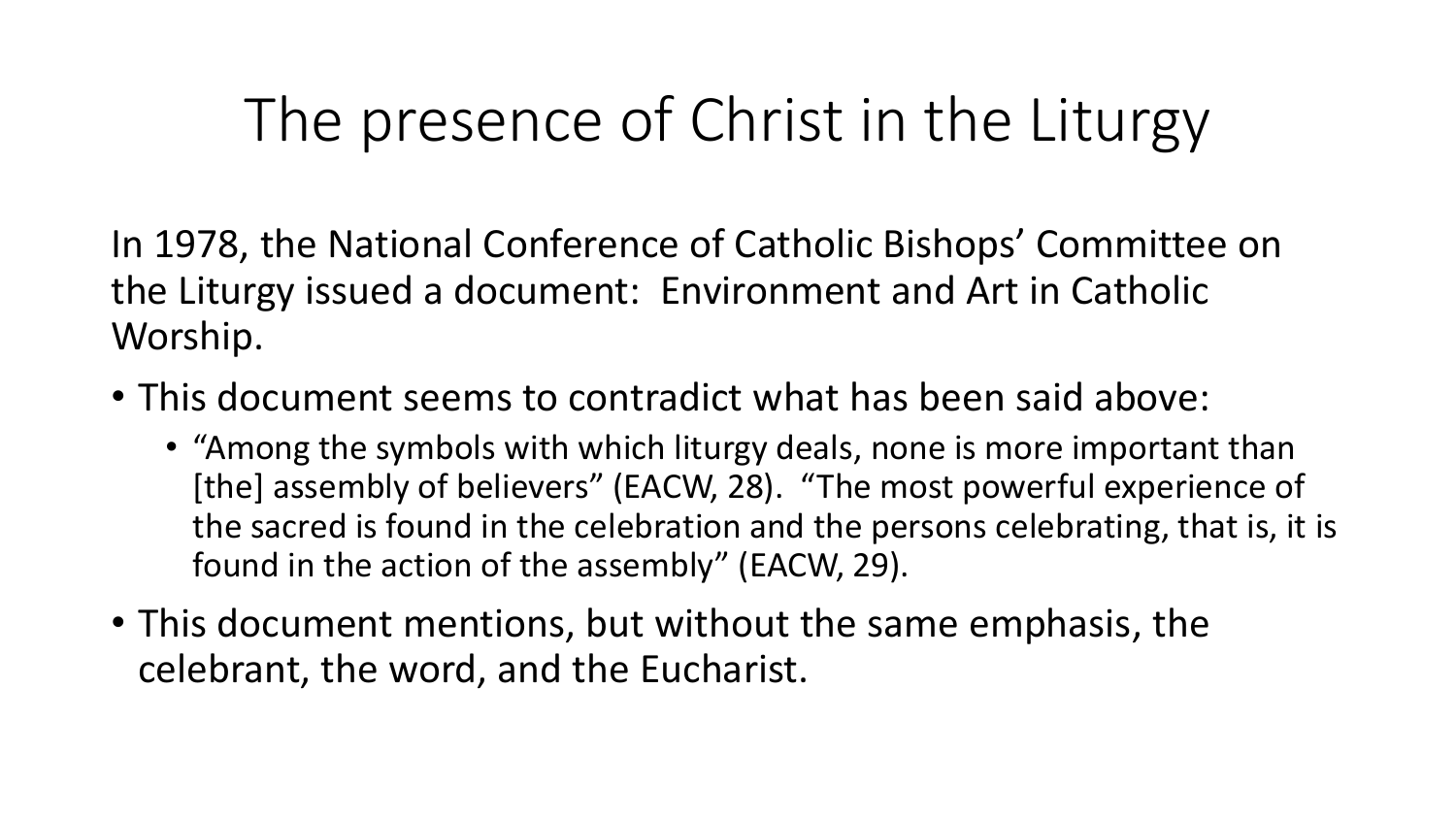In 2000, the United States Conference of Catholic Bishops issued the document: Built of Living Stones

- This document reaffirms the traditional teaching regarding the presence of Christ:
	- "In the liturgical assembly, Christ's presence is realized in all the baptized who gather in his name, in the word of God proclaimed in the assembly, in the person of the priest through whom Christ offers himself to the Father and gathers the assembly, in sacramental celebrations, and especially, in the Sacrament of his Body and Blood" (BLS, 22).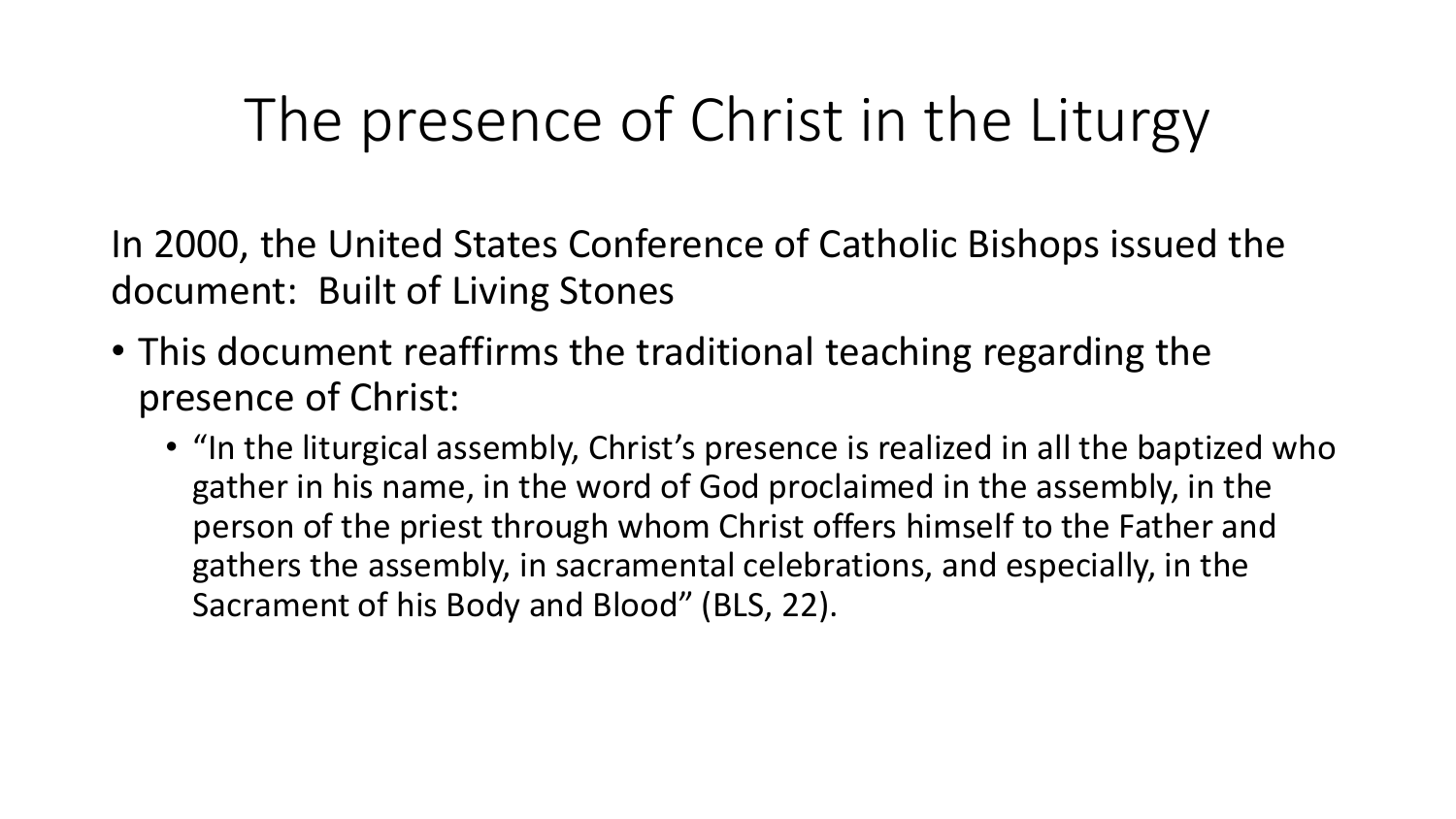Regarding the authority of these documents, the United States Conference of Catholic Bishops stated the following:

- The USCCB clarified that the 1978 document "Environment and Art in Catholic Worship" was prepared by the Bishops' Committee on the Liturgy, but was never voted on by the whole conference of Bishops. As such, this document does not have the force of law.
- The Bishops' Committee on the Liturgy revised this document, "Built of Living Stones," which was approved by the full body of Bishops in 2000.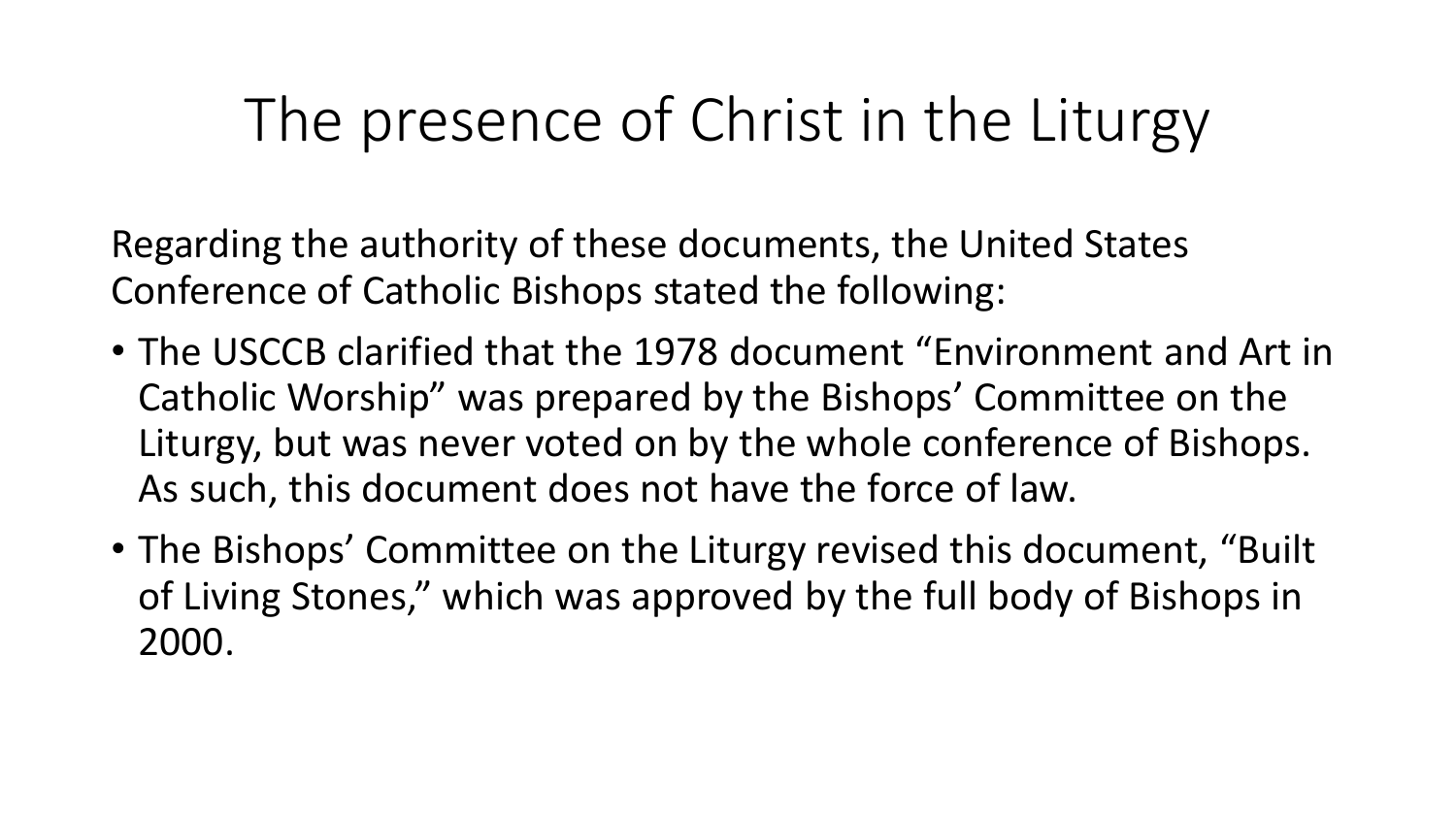#### The reforms of Vatican II

• In the 2015 edition of the Jurist, Duncan Stroik, a church architect, wrote the following:

"As we know, all church architecture leading up to the Council was cruciform, built in outdated traditional styles, and used expensive premodern materials like stone.

"And the laity hated it.

"Then Vatican II came and everything immediately changed. Why? All good pastors, architects, and liturgists read the Vatican II documents carefully and they realized that the main goal of Vatican II was to totally change the liturgy and reinvent church architecture.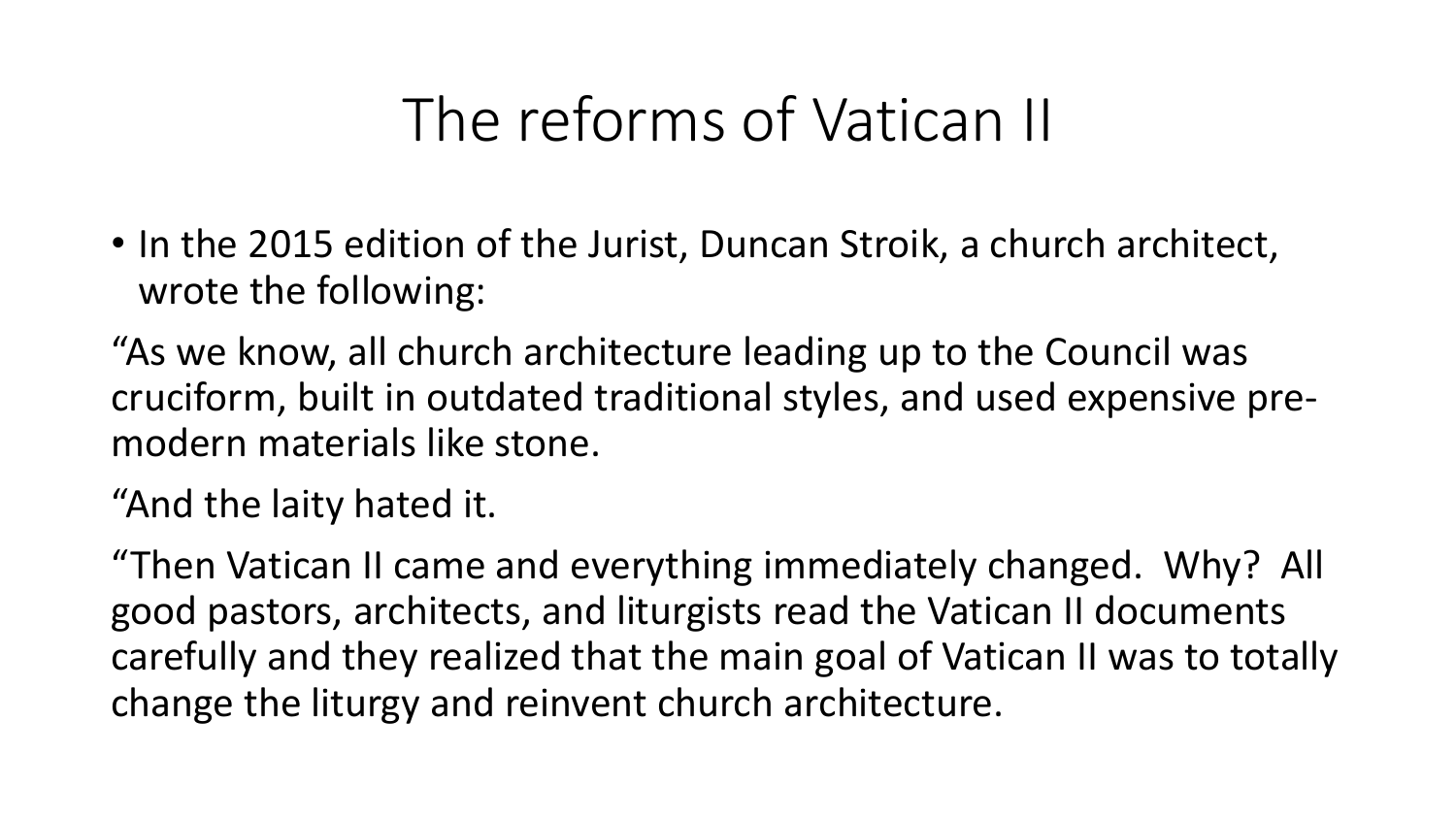#### The reforms of Vatican II

• In the 2015 edition of the Jurist, Duncan Stroik, a church architect, wrote the following:

…

"They read, among other things, that *Sacrosanctum Concilium* required that the priest face the people, semi-circular seating, statues to be destroyed, new images to be abstract, organs to be sold, tabernacles hidden away and new churches to be built in the modern style.

"I used to believe this myself until I made the mistake of actually reading the documents. As you are aware, the Vatican II document *Sacrosanctum Concilium* does not require any of these things."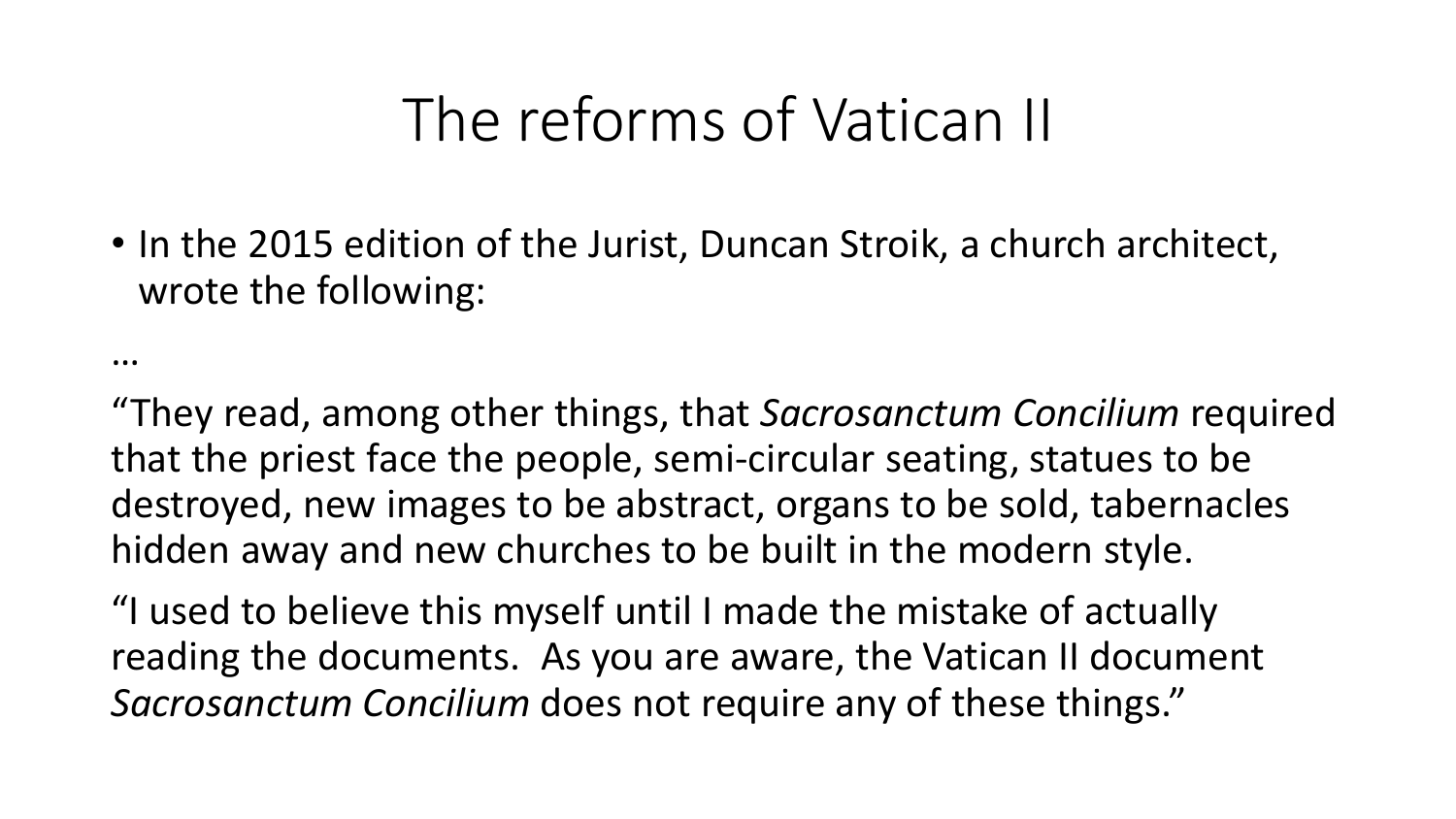- The constitutive elements of the liturgy come from Christ himself and are of Divine Law. The Church carefully safeguards these elements which she has received.
- The regulation of the sacred liturgy depends on the authority of the Church (the Apostolic See and, in certain cases, the bishop).
- Therefore, no other person, even if he be a priest, may add, remove, or change anything in the liturgy on his own authority (SC, 22).
- Attentive to these principles, the Council urged that sound traditions were to be retained, while remaining open to legitimate progress. Changes were to be carefully studied (SC, 23).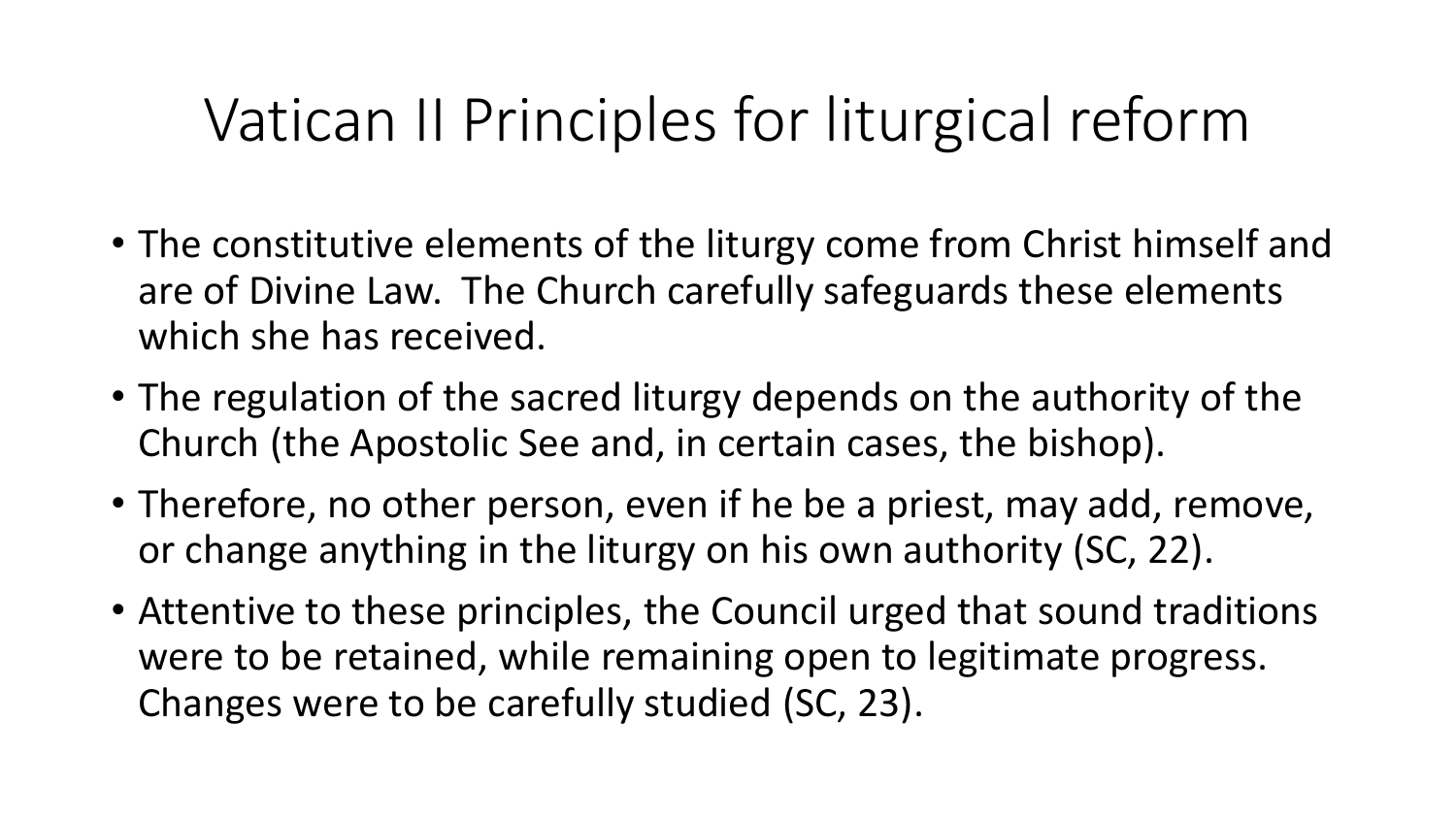- Sacred scripture is of the greatest importance in the celebration of the liturgy.
- The prayers, collects, and liturgical songs derive their inspiration from scripture.
- Scripture gives meaning to our liturgical actions and signs (SC, 24).
- The Council called for a wider use of scripture readings in the liturgy (SC, 35.1).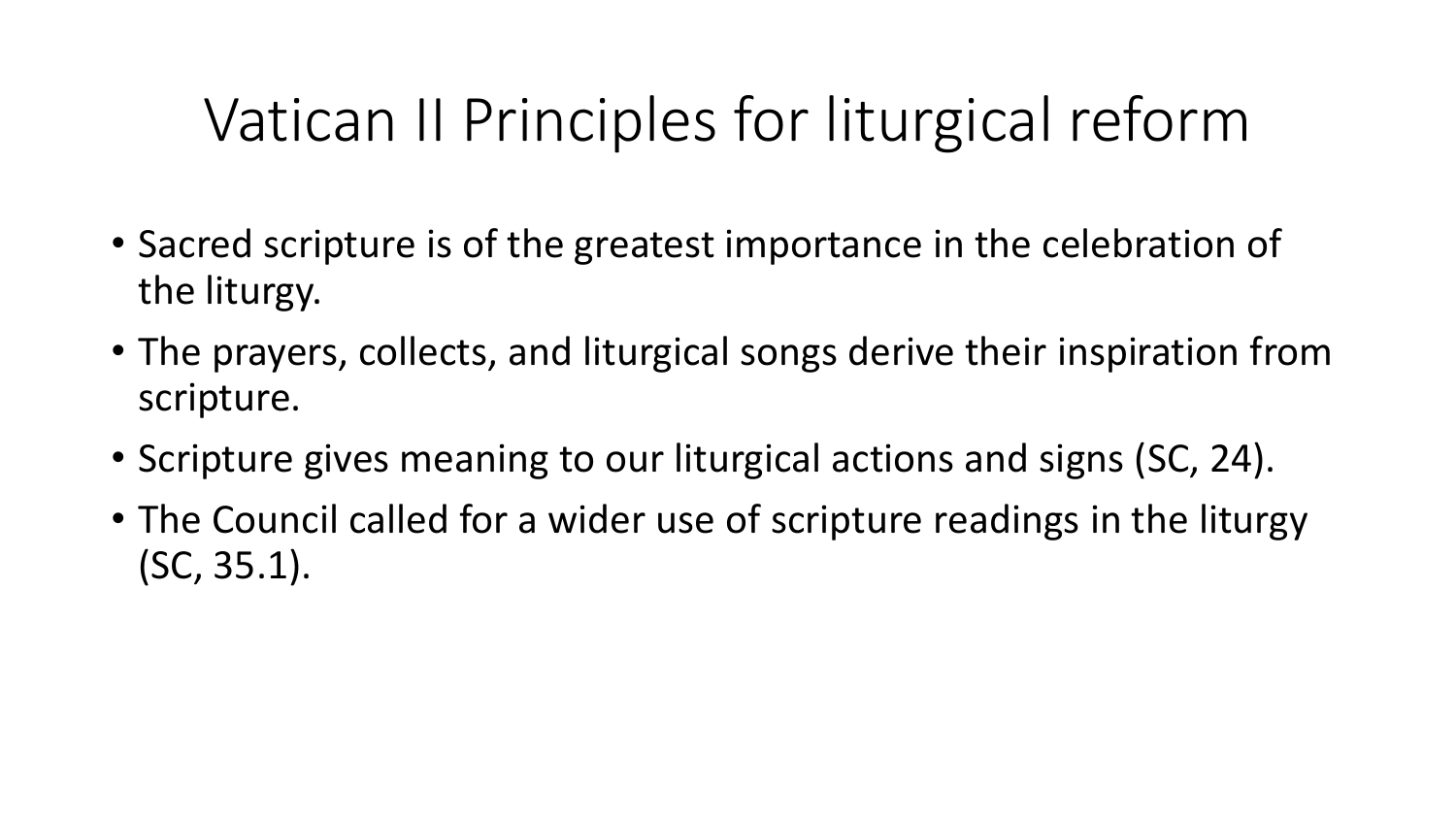• The use of sacred scripture expanded greatly after Vatican II.

The percentage of scripture passages that appear in the cycle of readings:

|                               | <b>Tridentine Mass</b> | Novus Ordo Mass |
|-------------------------------|------------------------|-----------------|
| Old Testament                 | $1\%$                  | 13%             |
| <b>New Testament Epistles</b> | 11%                    | 55%             |
| Gospels                       | 22%                    | 90%             |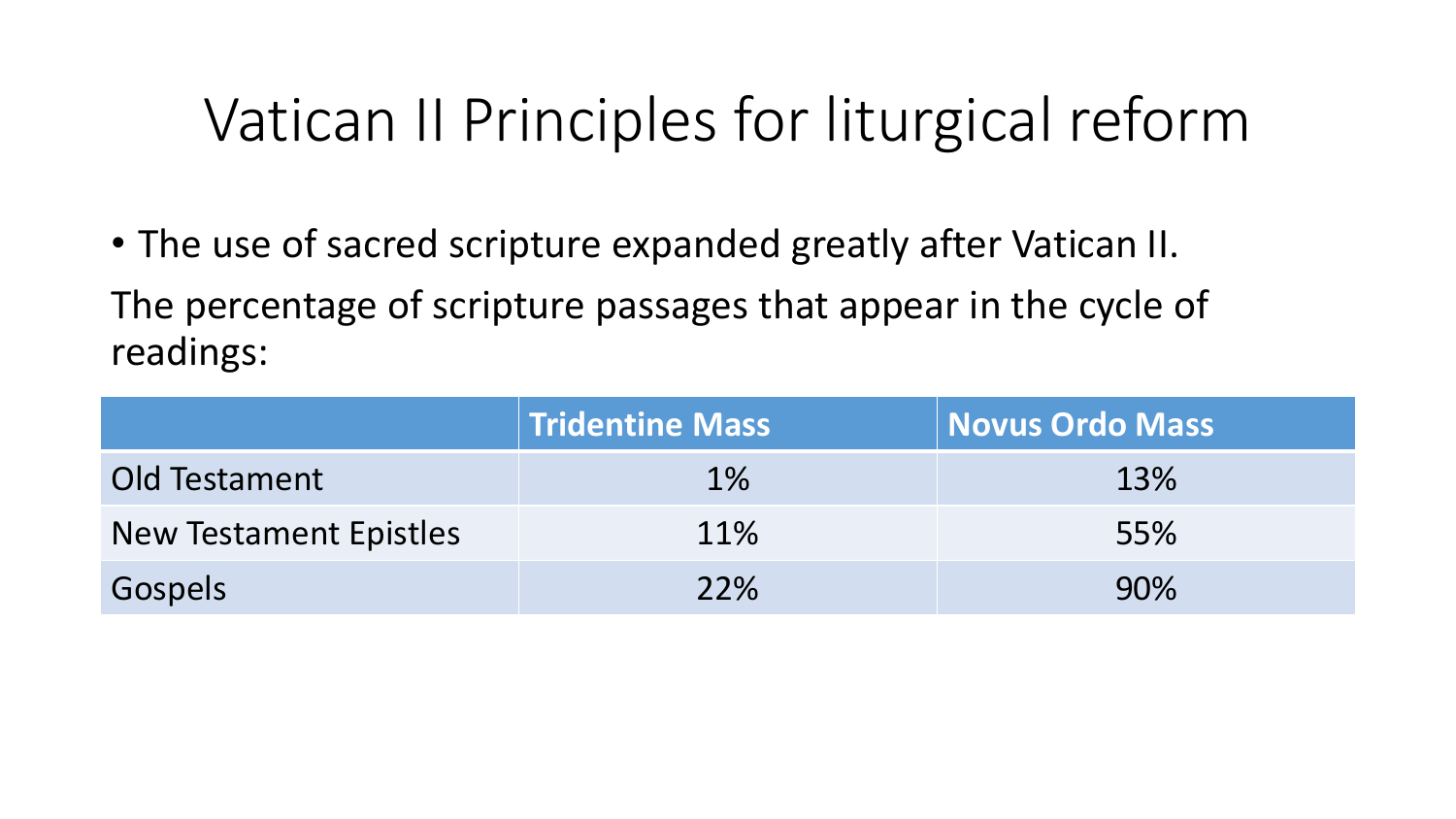- The rites should be distinguished by a noble simplicity.
- They should be short, clear, and unencumbered by useless repetitions.
- They should be within the people's powers of comprehension, and normally should not require much explanation (SC, 34).
- The desired simplicity must not degenerate into an impoverishment of the signs. On the contrary, sacramental signs must be easily grasped and carry the greatest possible expressiveness. Bread and wine, water and oil, and also incense, ashes, fire and flowers, and indeed almost all the elements of creation have their place in the Liturgy as gifts to the Creator and as a contribution to the dignity and beauty of the celebration (VQA, 10).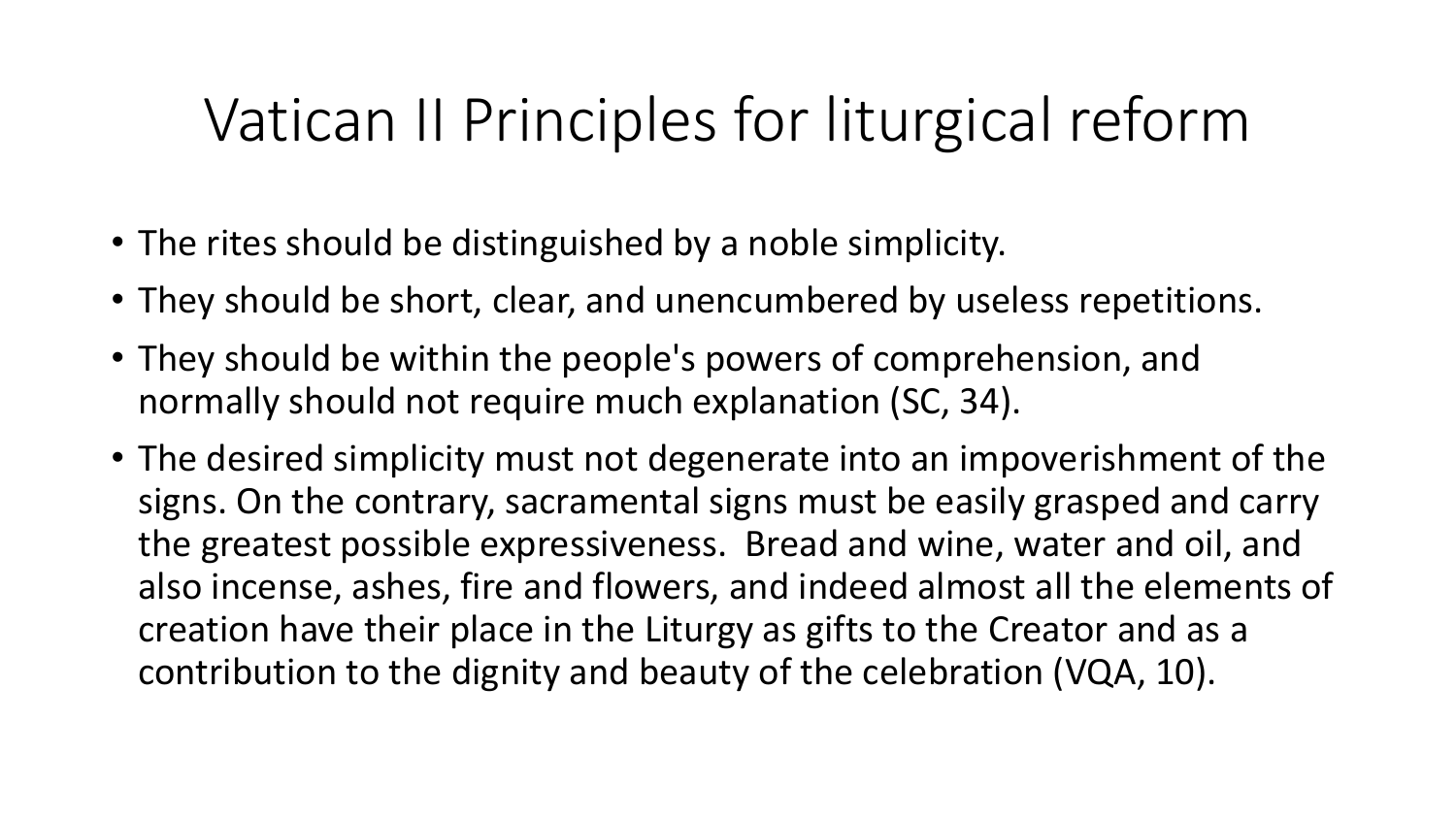- The Church earnestly desires that all the faithful should be led to that fully conscious, and active participation in liturgical celebrations which is demanded by the very nature of the liturgy (SC, 14).
- This is a topic for the next presentation…

… September 15, 2016, at 7:30 PM.